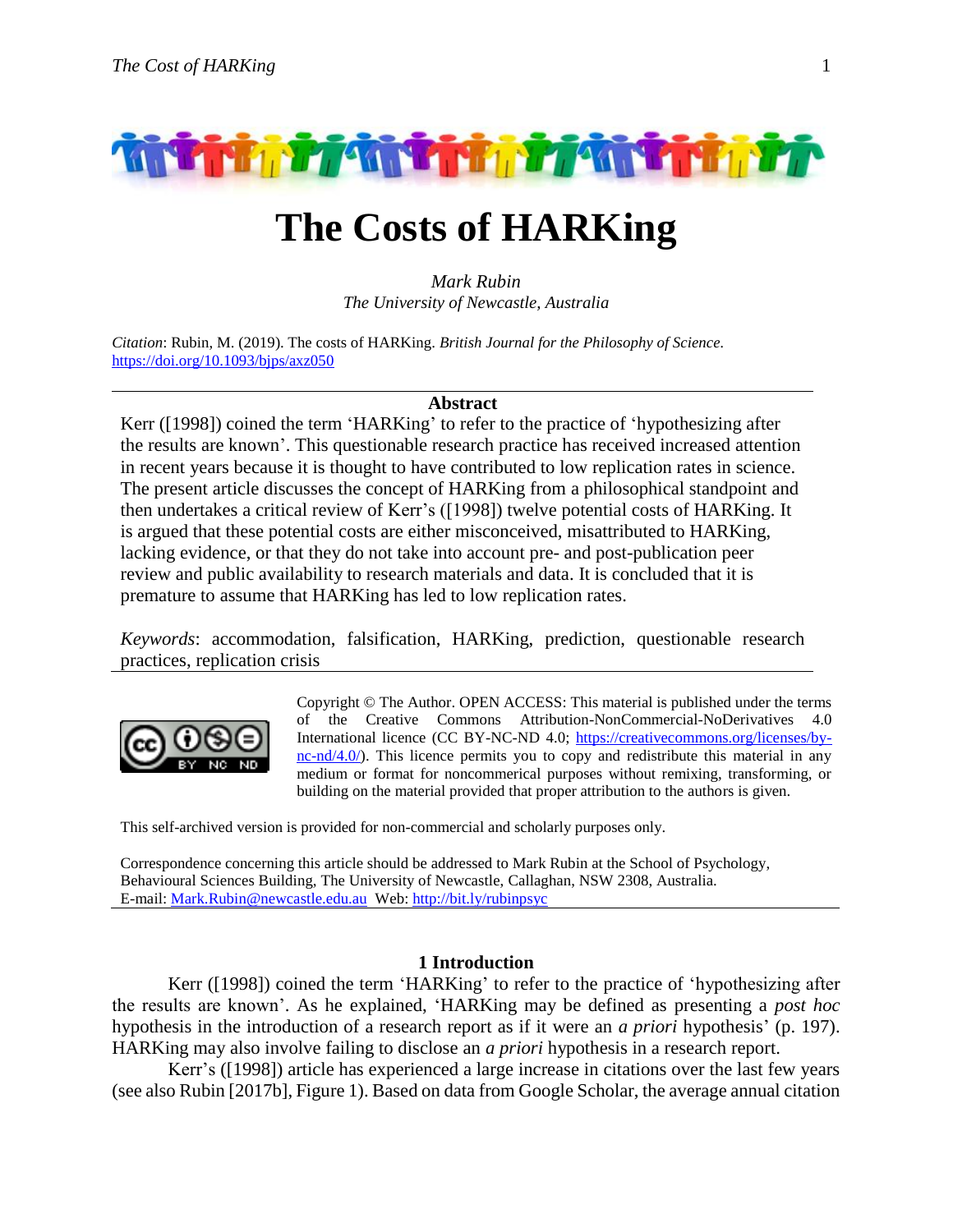rate for Kerr's article during the period of 2000–2010 was 5.2 citations per year. However, during the following period of 2011–2018, this citation rate increased to 75.1 citations per year, and in the period of 2017–2018, it was 155.5 citations per year. As Rubin ([2017b]) noted, this dramatic increase in citations to Kerr's article may be because HARKing is regarded as a 'questionable research practice' (John, Loewenstein, and Prelec [2012]), and questionable research practices are thought to be one of the causes of low replication rates in science (for example, Mazzola and Deuling [2013]; Aguinis, Cascio, and Ramani [2017]; Hollenbeck and Wright [2017]).

Given the increased attention to the concept of HARKing, and its potential implication for replicability, it is important to understand the nuances and complexities of this questionable research practice. In this context, some commentators have considered the conditions under which it might be appropriate and inappropriate to engage in HARKing (Leung [2011]; Rubin [2017b]; Vancouver [2018]). Rubin ([2017b]) distinguished between three different types of HARKing: (1) constructing hypotheses after the results are known (CHARKing), (2) retrieving hypotheses wordfor-word from published literature after the results are known (RHARKing), and (3) suppressing *a priori* hypotheses after the results are known (SHARKing). I concluded that it is never acceptable to CHARK, always acceptable to RHARK, and only acceptable to SHARK if the suppressed hypotheses are both poorly tested *and* unrelated to the research conclusions. Vancouver ([2018]) and Leung ([2011]) agreed that SHARKing is acceptable if the suppressed hypotheses are unrelated to the research conclusions. Vancouver ([2018], p. 78) also proposed that CHARKing is acceptable 'if revised logic and evidence for a set of hypotheses are sound and the method allows for the elimination of most of the alternative explanations'. However, he qualified that HARKing may not be appropriate under these conditions if the study is investigating a predictor's validity or, potentially, an intervention.

Rubin ([2017b]), Vancouver ([2018]), and Leung ([2011]) have opened up an important discussion about when HARKing may be appropriate and inappropriate. However, they did not provide a detailed consideration of the potential costs of HARKing. Kerr ([1998], p. 211) detailed twelve potential costs:

- 1. Translating Type I errors into hard-to-eradicate theory
- 2. Propounding theories that cannot (pending replication) pass Popper's disconfirmability test
- 3. Disguising *post hoc* explanations as *a priori* explanations (when the former tend also be [sic] more *ad hoc*, and consequently, less useful)
- 4. Not communicating valuable information about what did not work
- 5. Taking unjustified statistical licence
- 6. Presenting an inaccurate model of science to students
- 7. Encouraging 'fudging' in other grey areas
- 8. Making us less receptive to serendipitous findings
- 9. Encouraging adoption of narrow, context-bound new theory
- 10. Encouraging retention of too-broad, disconfirmable old theory
- 11. Inhibiting identification of plausible alternative hypotheses
- 12. Implicitly violating basic ethical principles

No prior work has provided a critical evaluation of these twelve potential costs of HARKing. It is important to undertake this critical evaluation in order to understand the risks involved in HARKing and the potential role of HARKing in relation to replicability and scientific progress more broadly.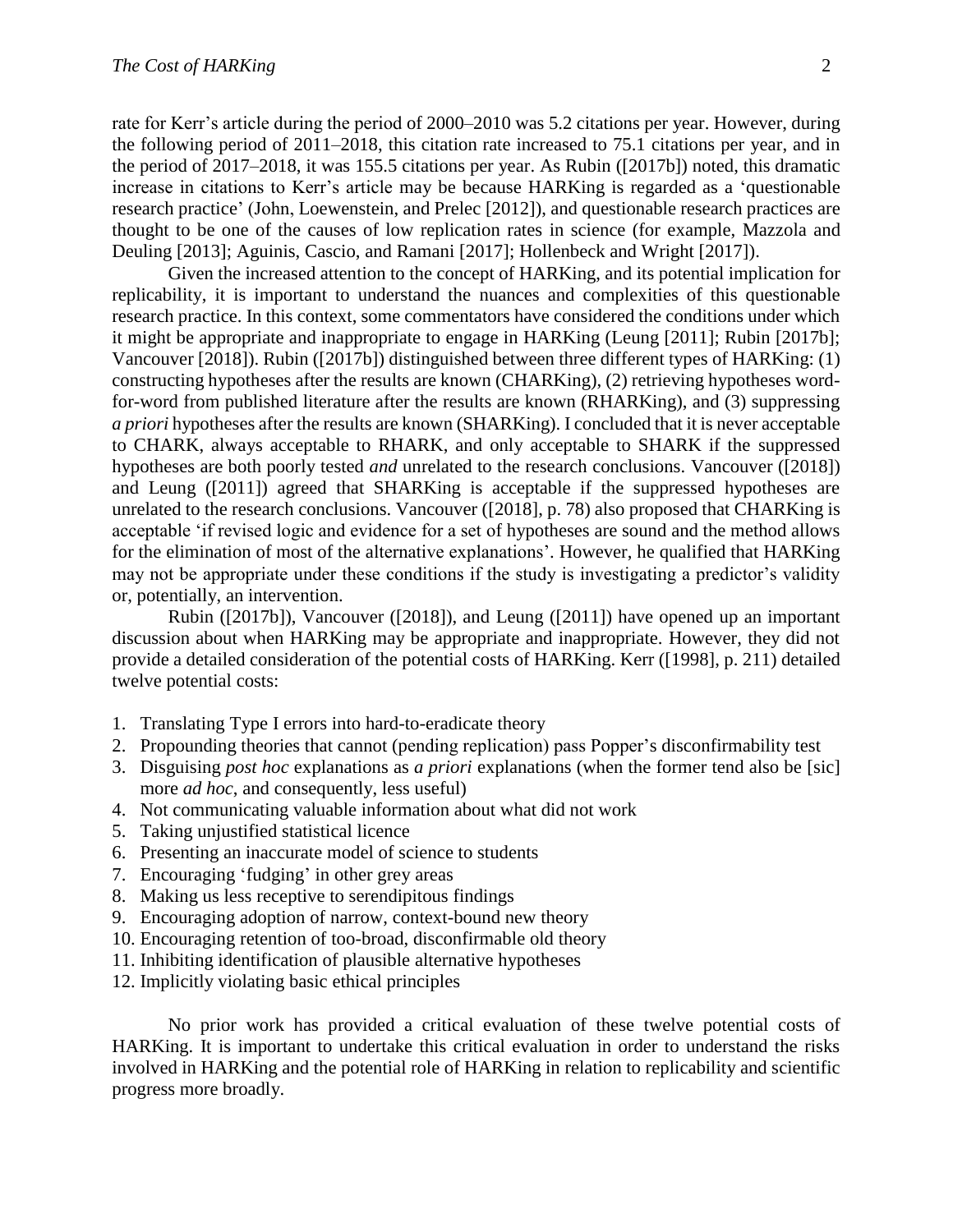The current article is divided into two main sections. The first section provides a discussion about how scientists evaluate hypotheses, and it then considers how HARKing might affect hypothesis evaluation. The second section provides a critical review of Kerr's ([1998]) twelve costs of HARKing.

### **2 Hypothesis Evaluation and HARKing**

### **2.1 Hypothesis evaluation**

Scientists do not make absolute, dichotomous judgements about theories and hypotheses being 'true' or 'false'. Instead, they make relative, continuous judgements about theories and hypotheses being more or less true that other theories and hypotheses in accounting for certain phenomena. This process of 'inference to the best explanation' (for example, Mackonis [2013]) involves researchers and their readers judging which theories and hypotheses are 'truer' than other theories and hypotheses. Judgements about the relative truth-likeness of theories and hypotheses can be described as 'estimated relative verisimilitude' (Popper [1985], p. 58; Meehl [1990]; Cevolani and Festa [2018]).

The concept of verisimilitude faces the epistemic problem of estimating an unknown quantity: the truth! Nonetheless, as Meehl ([2004], p. 626) observed, practicing scientists often speak of improving their theories and of favouring one imperfect theory over another. Hence, notwithstanding this epistemic problem, scientists do make estimates of what they perceive to be the relative verisimilitude of theories and hypotheses. Furthermore, recent conceptualizations of verisimilitude have attempted to overcome its epistemic problem by redefining it as an inextricable mix of truth-likeness and informativeness (Cevolani and Festa [2018]).

During the research process, the estimated relative verisimilitude of a hypothesis is based on two sources of information. The first source is the deduction of the hypothesis from *a priori* theory and evidence. This 'theoretical rationale' can be used to make an initial estimate of the verisimilitude of the hypothesis relative to other hypotheses. The theory and theoretical rationale may be judged in terms of several 'theoretical virtues' (for example, Ladyman [2002], p. 181; Mackonis [2013], p. 978). For example, Mackonis ([2013]) described four theoretical virtues. 'Coherence' refers to the consistency of the theoretical rationale with the primary theory, background theories and knowledge, meta-theories, and prior evidence, and it provides an indication of the theoretical plausibility of the hypothesis. Note that a theoretical rationale that is inconsistent with the theory from which it is purported to be derived will lack coherence. 'Breadth' indicates the extent to which a theoretical rationale might explain a wide variety of effects, and it relates to the predictive informativeness and explanatory power of a hypothesis. 'Depth' indicates the extent to which a theoretical rationale has the potential to provide a fundamental account of explanatory mechanisms. Finally, 'parsimony' indicates a theoretical rationale's efficiency in explaining an effect with the smallest number of explanatory constructs (causes, assumptions, principles, and so on). All other things being equal, theories and theoretical rationales that are coherent, broad, deep, and parsimonious will produce hypotheses that have higher estimated verisimilitude than theories and rationales that are incoherent, narrow, shallow, and complex.

Note that an initial estimate of relative verisimilitude does not need to be a formal quantitative estimate (for example, a Bayesian prior probability distribution). It can be as simple and informal as a belief about the theory and hypothesis relative to other competing theories and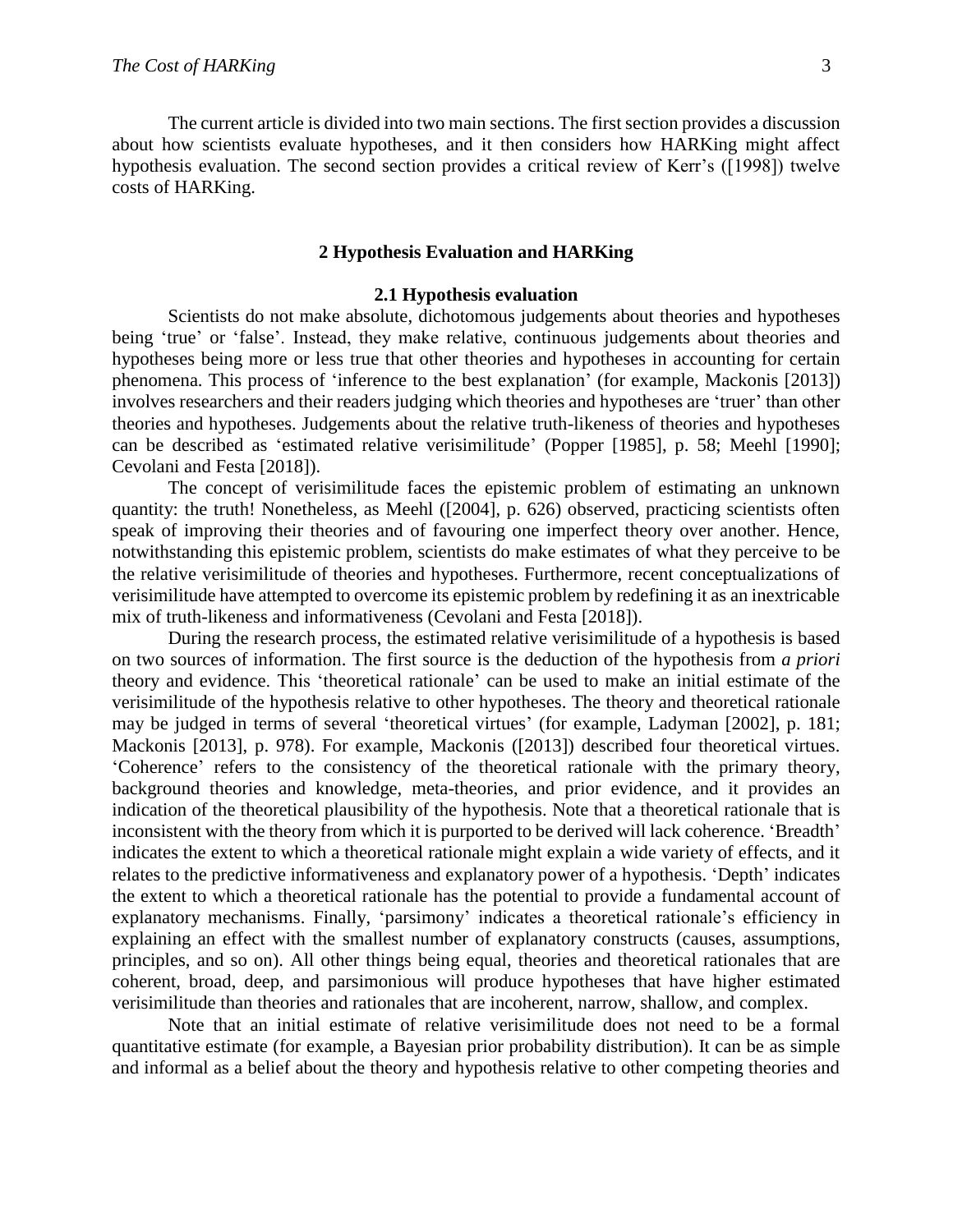hypotheses (for example, 'All things considered, I think that this theory and hypothesis has greater verisimilitude than these other theories and hypotheses').

The second source of information that is used to make judgements about the relative verisimilitude of a hypothesis is the relative degree of consistency between the hypothesis and the current result. Here, we are interested in the extent to which the hypothesis is more or less consistent with the current result compared to other relevant hypotheses. These other hypotheses include auxiliary hypotheses about the reliability and validity of the research design and measurements. Hence, judgements of relative verisimilitude take into account what Mayo ([1996], [2018]) terms the 'severity' of the test. All other things being equal, if low quality research design and measures cannot explain the current result, and all other relevant alternative hypotheses are less consistent with the current result than the primary hypothesis, then the primary hypothesis will be judged as being relatively verisimilar.

Researchers and readers of research reports use information about the current result to make *changes* to their initial estimate of the relative verisimilitude of a hypothesis. An initial estimate of the relative verisimilitude is based on the coherence, breadth, depth, and parsimony of the theoretical rationale for the hypothesis. This estimate is then updated with information about the relative consistency between the hypothesis and the current result relative to other relevant hypotheses. The outcome is an increase or decrease in the estimated relative verisimilitude of the hypothesis and its associated theory.

Importantly, according to the principle of 'use novelty' (Worrall [1985], [2014]; see also Musgrave [1974]; Mayo [1996], [2008]; Rubin [2017b]), a current result can only be used to *change* the initial estimate of relative verisimilitude if that result has not already been *used as the basis for* that initial estimate. If a current result has been used to generate an initial estimate of the relative verisimilitude of a hypothesis, then, logically, it cannot be used again to increase or decrease that estimate. This approach would represent 'double counting' (Mayo [2008]).

The use novelty principle implies an important distinction between 'prediction', in which hypotheses are deduced from *a priori* theory and evidence, and 'accommodation', in which hypotheses are induced from current results. In the absence of any other information, only prediction meets the use novelty principle because only prediction allows researchers and readers to derive an estimate of relative verisimilitude from a source that is separate from the current result (namely, *a priori* theory and evidence). In contrast, accommodation violates the use novelty principle because it uses the current result as the basis for an initial estimate of relative verisimilitude.

#### **2.2 HARKing**

A key criticism of HARKing is that it represents accommodation and, consequently, it violates the use novelty principle (for example, Kerr [1998], p. 206). However, HARKing is more likely to take the form of '*post hoc* prediction' than *ad hoc* accommodation and, consequently, it is consistent with the use novelty principle.

To explain, HARKers are obliged to present a theoretical rationale for their HARKed hypothesis in the Introduction section of their research report (Kerr [1998], p. 197). In this theoretical rationale, HARKers usually explain how they deduced their hypothesis from *a priori* theory and evidence, and they include citations and references to this theory and evidence. Despite its *post hoc* generation, researchers and readers can use this theoretical rationale to make an initial estimate of the relative verisimilitude of the HARKed hypothesis independent from the current research result. They can then make a valid update of this estimate based on the current result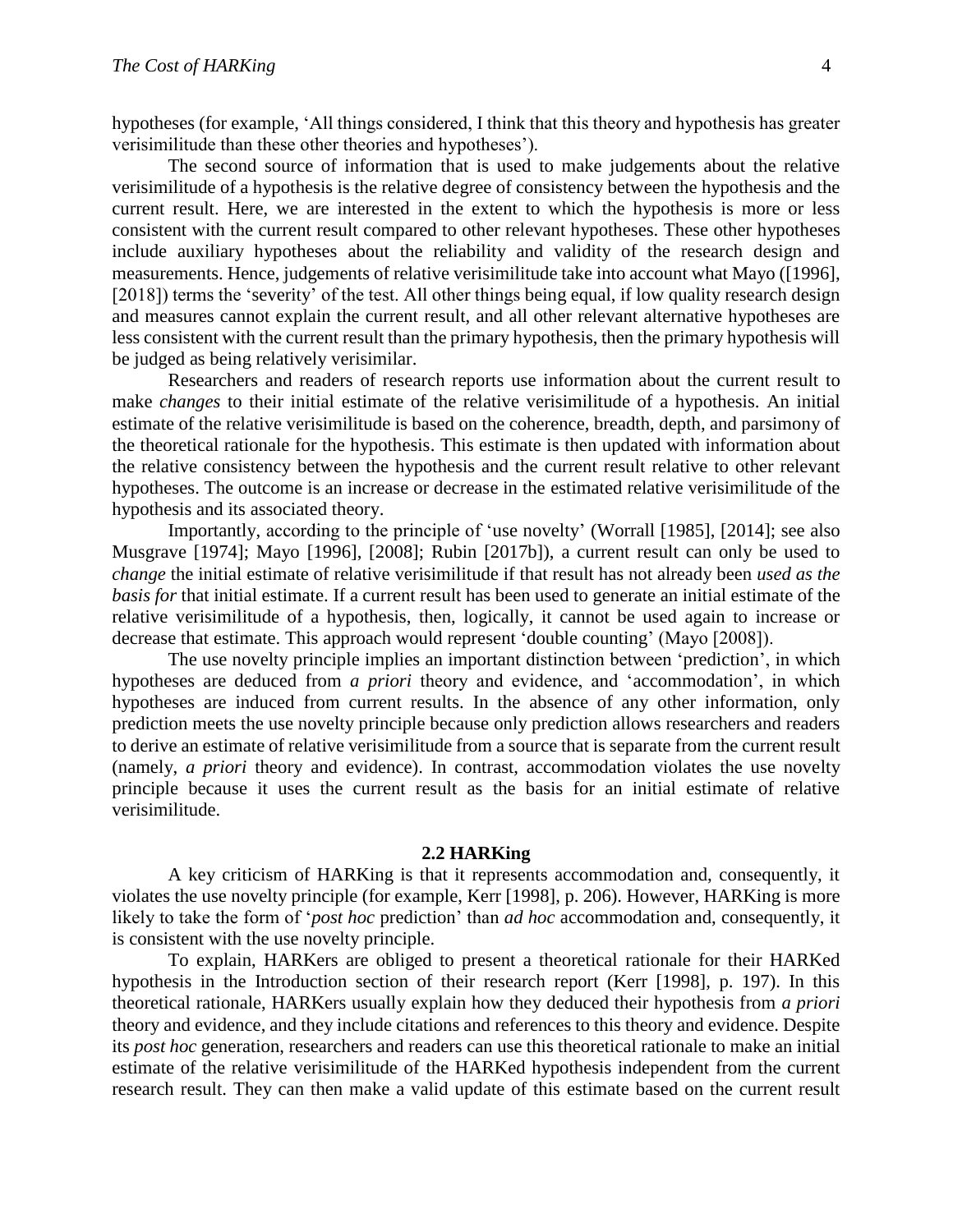without violating the use novelty principle. Hence, a HARKer's *post hoc* theoretical rationale provides the basis for an initial estimate of the relative verisimilitude of the hypothesis, and the current result provides a second, independent basis for increasing or decreasing this initial estimate (for a similar view, see Oberauer and Lewandowsky [2019]).

This approach to estimating the relative verisimilitude of a hypothesis with and without information provided by the current result is best characterized as the test of a *post hoc* prediction that has been deduced from *a priori* theory and evidence rather than as the generation of an *ad hoc* accommodation that has been induced from the current result. Importantly, this test remains valid even if readers have been misled about when the theoretical rationale was developed (that is, after rather than before the researcher knew the current result).

Critics might question whether *post hoc* prediction really adheres to the use novelty principle. Surely, if a current result motivates and/or guides the construction of a hypothesis, then it forfeits its use novelty with respect to that hypothesis? However, this question assumes that information that motivates or guides the construction of a hypothesis is also necessary for the initial (pre-result) evaluation of that hypothesis. Contrary to this assumption, if a hypothesis can be deduced from *a priori* theory and evidence, then an initial estimate of the hypothesis' relative verisimilitude can be based on this deduction, and information from the current result is not necessary to make this initial estimate. Consequently, although a current result may influence the construction of a hypothesis, the current result can be considered to be 'epistemically independent' from that hypothesis if it is not required in order to make an initial estimate of the hypothesis' relative verisimilitude. For example, if the story is to be believed, a falling apple motivated and guided Newton's construction of the theory of gravity. Nonetheless, from a use novelty perspective, that same falling apple is not necessary in order to make an initial estimate of the relative verisimilitude of Newton's theory. Consequently, the result represented by that particular falling apple may be used to increase support for Newton's theory if an initial estimate of the relative verisimilitude of that theory is based on *a priori* theory and evidence that excludes that result. In summary, a current result may inspire a search for a hypothesis that is consistent with that result, and it may even guide the construction of that hypothesis, but neither of these points prevent the information about the result from being excluded from an initial estimate of the relative verisimilitude of that hypothesis and then being used to change that estimate.

To illustrate, imagine that a researcher performs a study in which university students are randomly assigned to eat an apple every day for a week or, in a control condition, not to eat any apples during that week. The researcher then measures a variety of different outcome variables and finds that participants who eat an apple every day show a significant improvement in their mood compared to participants in the control condition. Further imagine that this result motivates the researcher to construct a hypothesis that is consistent with this result. After searching the literature, the researcher finds that (a) *a priori* theory predicts that 'Vitamin C improves mood', and (b) *a priori* evidence shows that 'apples are rich in Vitamin C'. Combining this *a priori* theory and evidence, the researcher deduces the hypothesis that 'eating apples improve mood'. They then explain this reasoning in the Introduction section of their research report, together with relevant citations and references to the *a priori* theory and evidence that they have used. However, they do not disclose the timing of their hypothesis construction (that is, after they knew the current result). Given that the researcher explains their hypothesis in the Introduction of their research report, readers may incorrectly assume that the hypothesis was constructed *before* the researcher knew the research result. Despite this incorrect assumption, and the undisclosed fact that the current result motivated a search for the hypothesis, the researcher and their readers can make an initial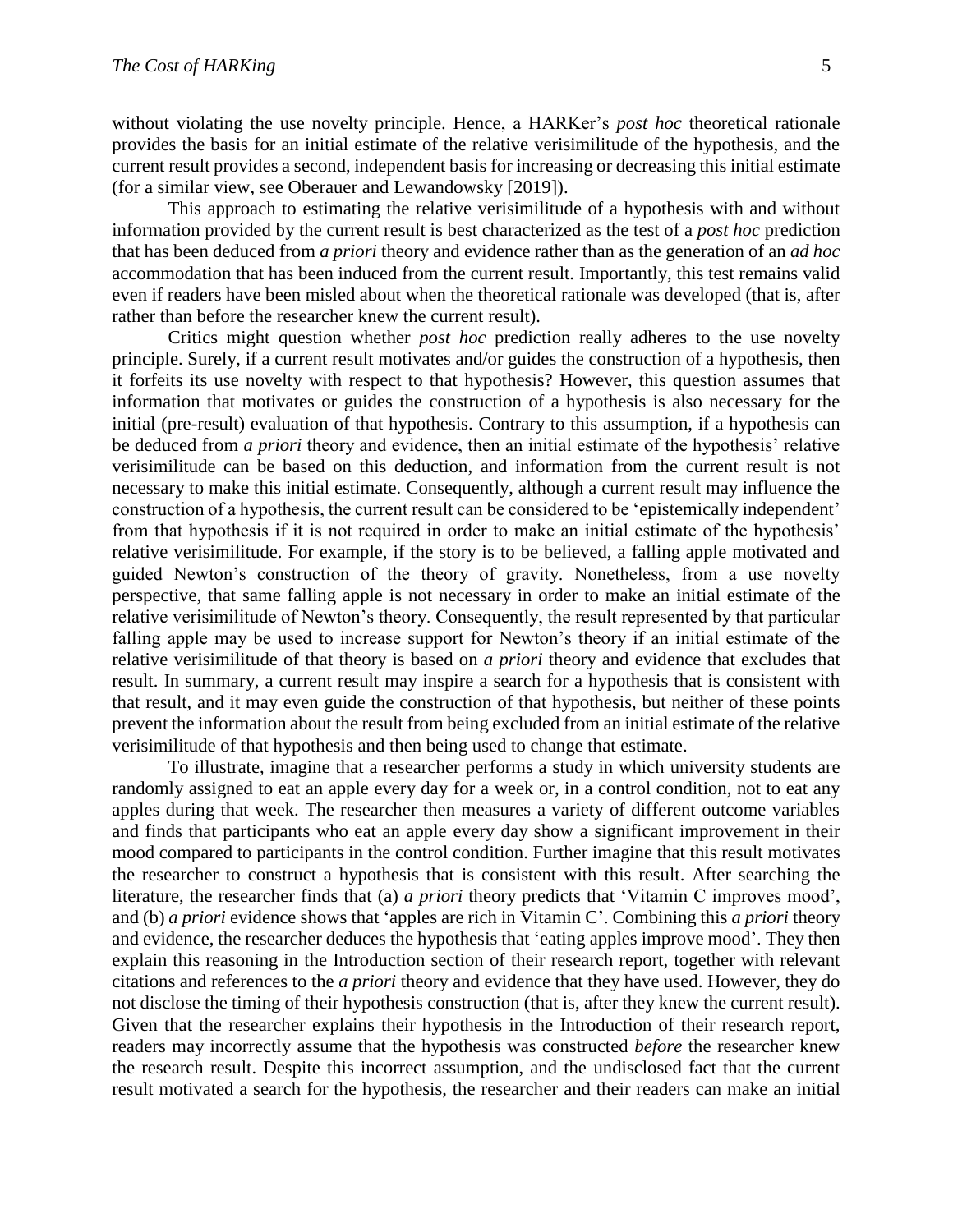estimate about the verisimilitude of the hypothesis that 'eating apples improve mood' based on the theoretical rationale that is presented in the research report, which is itself based on *a priori* theory and evidence regarding Vitamin C, mood, and the Vitamin C content of apples. Critically, readers can estimate the relative verisimilitude of the hypothesis (a) without taking the current result into account and (b) after taking the current result into account, even if they have been misled about when the researcher constructed the hypothesis. Hence, they are able to undertake a valid evaluation of the hypothesis even though HARKing has occurred.

The above conception of HARKing is inspired by Bayesian hypothesis testing. Notably, Kerr ([1998], p. 206) considered a similar Bayesian approach in his article:

One could, in principle, counterfactually estimate the prior probability of that [*post hoc*] hypothesis being true given knowledge of all evidence available except for those new results, and then use Bayes's theorem to estimate how much belief now to place in the new hypothesis in light of the new results (i.e., the posterior probability).

Similar to Kerr ([1998]), I assume that researchers and readers can use *a priori* theory and evidence to estimate the relative verisimilitude (prior probability) of a HARKed hypothesis separate from the new results. They can then use the new results to support the HARKed hypothesis (that is, increase its estimated relative verisimilitude or posterior probability). The Bayesian perspective on this process of 'counterfactual updating' is described in detail by Howson ([1984], [1985]; see also Howson and Urbach [1993], pp. 403–8).

Kerr ([1998], p. 206) discussed this Bayesian approach to HARKing when comparing the concepts of accommodation and prediction. However, Kerr's Bayesian approach does not actually contrast accommodation with prediction. In the Bayesian case, accommodation would occur if the new results were used to estimate the prior probability of the hypothesis. This use of the new results to form 'data-dependent' or 'empirical priors' makes the results logically ineligible as a basis for updating the prior probability to compute a posterior probability. As Berger ([2006], p. 399) noted, the use of such empirical priors 'results in an undesirable double use of the data'. In other words, it violates the use novelty principle. Critically, however, Kerr's Bayesian approach does not represent *ad hoc* inductive accommodation because the prior probability is not estimated on the basis of the new results. Instead, the prior probability is estimated on the basis 'of all evidence available *except for those new results*' (Kerr [1998], p. 206, my emphasis). Consequently, the use novelty principle is not violated, and it is legitimate to use the new results to update the prior probability to compute the posterior probability.

Kerr's ([1998]) Bayesian approach serves to contrast two forms of deductive prediction: (a) '*a priori* prediction' based on *a priori* theory and evidence and (b) '*post hoc* prediction' based on *a priori* theory and evidence. The only difference between *a priori* and *post hoc* prediction is the timing at which the researcher deduces the prediction. *A priori* predictions are deduced *before* the researcher knows the current result, and *post hoc* predictions are deduced *after* the researcher knows the current result. In contrast, *ad hoc* accommodation is always induced on the basis on the current result*.*

Kerr ([1998], pp. 206–7) dismissed the Bayesian approach to HARKing because he felt that it was susceptible to the hindsight bias and other similar biases. In particular, he concluded that 'reconstructing unbiased prior probabilities after one knows the result may be difficult or even impossible' ([1998], p. 207). Certainly, the hindsight and other biases may alter a researcher's subjective feelings about the prior probability of the associated hypothesis, and, if the researcher's estimated prior probability is based on these subjective feelings, then the hindsight and other biases may affect this estimate and the updating process (namely, double counting). However, scientists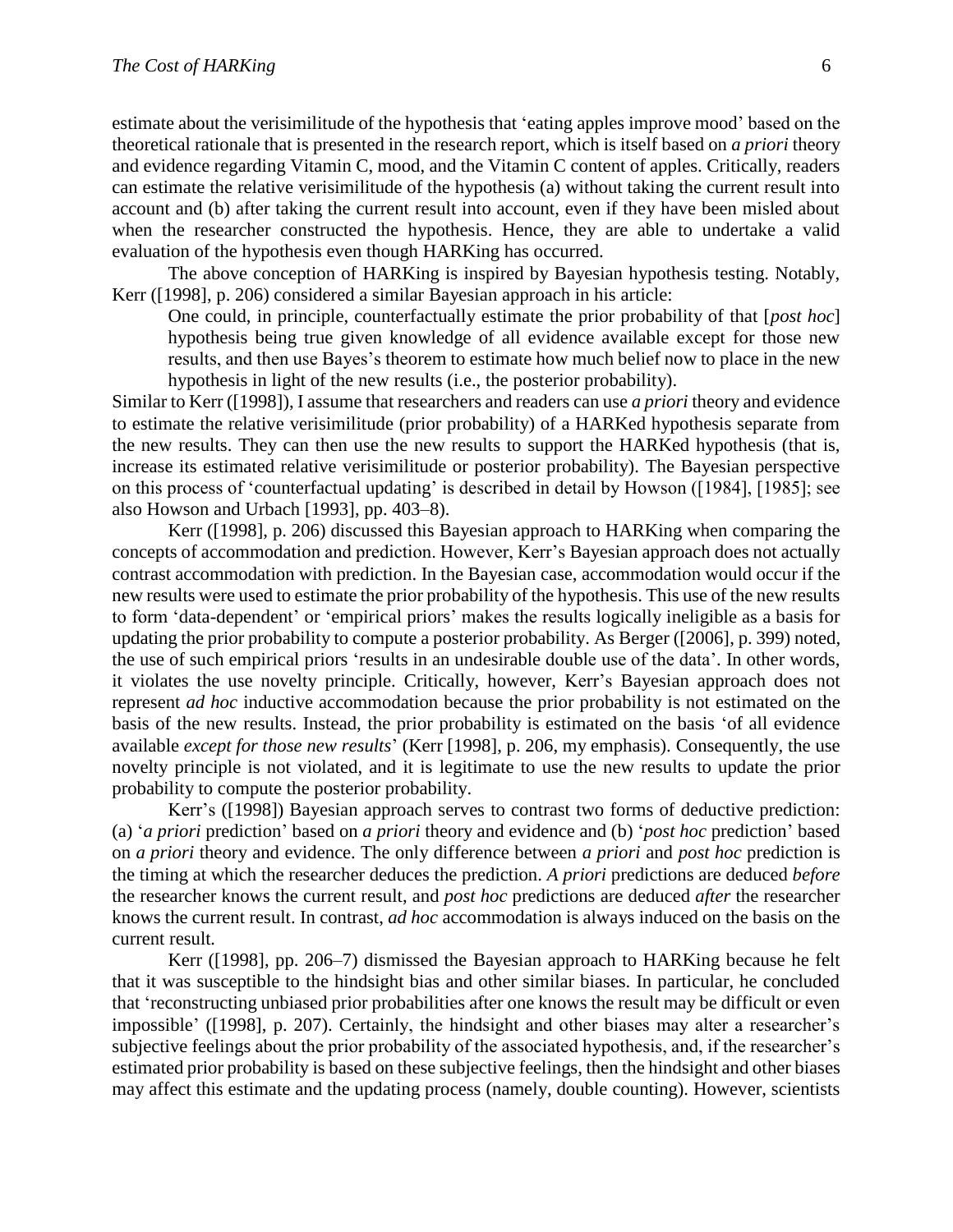are usually required to provide a transparent and objectively verifiable explanation to support their beliefs about a hypothesis (Gelman and Hennig [2017]). Even Bayesian 'subjective' priors need to have some reasonable, objectively verifiable basis that is independent from the current result (for example, meta-analytic evidence, a survey of expert opinion, and so on; Van de Schoot *et al.* [2014], pp. 845, 857; Gelman and Hennig [2017], pp. 974–6). Hence, although the hindsight bias may secretly affect researchers' private prior probabilities, it cannot secretly affect their public scientific prior probabilities, because the reasoning that is used to construct public prior probabilities is made objectively verifiable. Importantly, it is these public scientific prior probabilities that are used during hypothesis evaluation.

Of course, the hindsight bias may secretly motivate and guide researchers' selection, interpretation*,* and combination of *a priori* theory and evidence that they use to deduce a hypothesis. Nonetheless, readers will remain able to make an initial estimate of the relative verisimilitude of the researcher's hypothesis independent from the current result and to update that estimate with information about the relative consistency between the hypothesis and the result. Again, Newton may have constructed his theory of gravity in hindsight, after the apple fell on his head. But this hindsight bias does not prevent readers from making an initial estimate of the relative verisimilitude of Newton's theory of gravity based on *a priori* theory and evidence that omits that particular falling apple and then updating their estimate with knowledge of that falling apple.

## **3 A Critical Review of Kerr's Twelve Costs of Harking**

## **3.1 Cost 1: Translating Type I errors into theory**

Kerr's ([1998]) first potential cost of HARKing is that it may translate Type I errors into hard-to-eradicate theory. In particular, Kerr was concerned about the potential implications of HARKing after a Type I error has been made. As he explained, 'when such a Type I error is followed by HARKing, then "theory" is constructed to account for what is, in fact, an illusory effect' (p. 205). Of course, both *a priori* and *post hoc* hypotheses may account for illusory effects. Hence, Kerr ([1998], p. 205) asked 'are the costs of making such an error any greater when an author has HARKed than under other circumstances?'. He suspected so, arguing that

[...] an explicitly *post hoc* hypothesis implicitly acknowledges its dependence upon the result in hand as a cornerstone (or perhaps, the entirety) of its foundation, and thereby sensitizes the reader to the vulnerability of the hypothesis to the risks of an immediate Type I error. (p. 205)

Kerr is concerned about *overfitting* here (for example, Hitchcock and Sober [2004]; see also Kerr [1998], pp. 206–7). Overfitting occurs when a hypothesis is constructed in order to accommodate a collection of current results, some of which are representative of the population and some of which are spurious Type I errors that are specific to the particular sample in hand. In this case, the relative verisimilitude of the hypothesis will be overestimated because false positive results will be mistaken for true positive results (that is, Type I errors). This overestimation of relative verisimilitude will be greater when the sample is less representative of the population (for example, when the sample is smaller and/or less randomly selected from the population).

Although overfitting is a problem for *ad hoc* accommodation, it is not a problem in the case of HARKing that uses *post hoc* prediction. In this latter case, researchers and readers base their initial judgement of relative verisimilitude on a theoretical rationale that is deduced from *a priori* theory and evidence. Consequently, their initial estimate of relative verisimilitude is not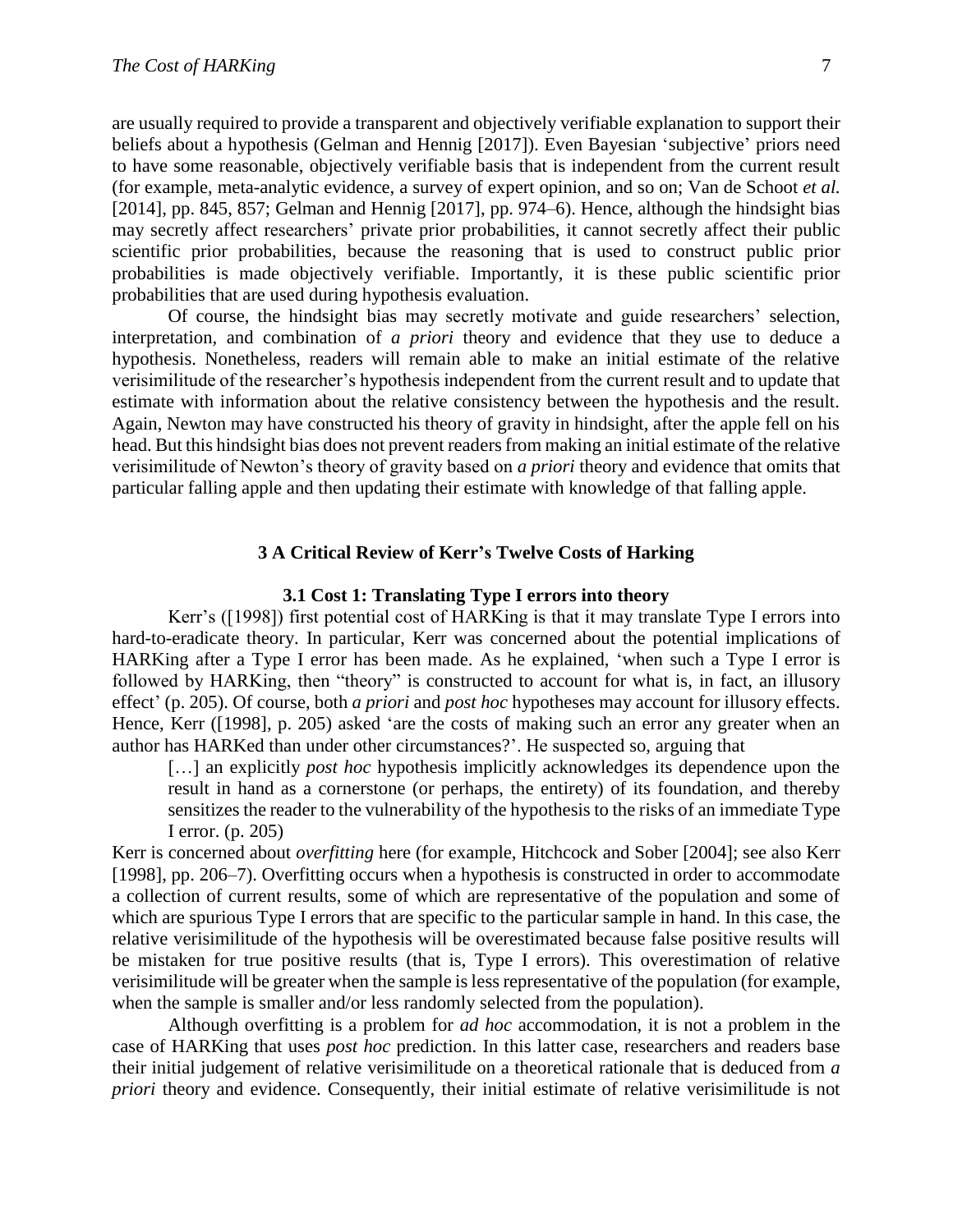based on the current results (including spurious, sample-specific Type I errors), and so no overfitting can occur.

Critics might argue that HARKing allows researchers to deduce a potentially infinite number of hypotheses from *a priori* theory and evidence, and that these hypotheses can then be used to fit any collection of current results (for example, Kerr [1998], p. 210). This is true. However, this criticism refers to 'flexible theorizing' rather than overfitting, and the concern about flexible theorizing is mitigated by the fact that science progresses via inference to the *'*best' explanation rather than inference to 'any' explanation. Researchers and readers do not ask 'whether' a current result can be explained but rather 'how well' it can be explained. Consequently, if flexible theorizing leads to a low quality theoretical rationale (that is, incoherent, narrow, shallow, and complex), then the associated hypothesis will be negatively evaluated as having relatively low verisimilitude even if it has a relatively high degree of consistency with the current results (for a related discussion, see Szollosi and Donkin [2019]). Importantly, readers are able to identify deficiencies in the quality of a theoretical rationale, as presented in a research report, even if they are misled about when that rationale was developed. Hence, although flexible theorizing may occur during HARKing, readers can identify any associated low quality theorizing and take this into account in their estimates of relative verisimilitude.

Kerr ([1998]) also associated HARKing with data snooping in large data sets without appropriate experimentwise Type I error rate protection. There are two issues to consider here. First, researchers are unlikely to be interested in the experimentwise error rate unless they are interested in the experimentwise null hypothesis, and they are unlikely to be interested in the experimentwise null hypothesis in experiments that include multiple theoretically unrelated tests (for similar views, see Rothman [1990]; Savitz and Olshan [1995]; Cook and Farewell [1996], pp. 101–2; Perneger [1998]; Bender and Lange [2001]; Hewes [2003]; O'Keefe [2003]; Schulz and Grimes [2005]; Matsunaga [2007]; Morgan [2007]; Rothman, Greenland, and Lash [2008]; Parascandola [2010]; Hurlbert and Lombardi [2012]; Armstrong [2014]; Rubin [2017a], p. 271). For example, imagine a study that investigates differences in mathematics performance as a function of participants' gender, age, and social class. In this case, the two-sided experimentwise joint null hypothesis would be that 'men, older adults, and people from a lower social class background do not have either better or worse mathematics performance than women, younger adults, and people from a higher social class background, respectively'. If researchers undertake union-intersection testing (Kim *et al.* [2004]), then they will reject this experimentwise null hypothesis if any one of the three constituent two-sided tests yields a significant result. It is this 'multiple testing' issue that provides the rationale for lowering the significance threshold. For example, a Bonferroni correction would lower the conventional two-sided significance threshold from 0.050 to 0.016 in the case of the mathematics study (that is, 0.050/3 tests). Critically, however, even if gender, age, and social class are all expected to affect mathematics performance, the theoretical reasons for these associations will be different in each case (for example, gender stereotyping in the case of gender, cognitive ability in the case of age, and education levels in the case of social class). Consequently, it would be inappropriate to treat these three demographic variables as theoretically exchangeable predictors of mathematics performance, which is how they would be treated if a significant result for 'any one' of them was sufficient to reject the experimentwise null hypothesis. As a result, researchers should not be interested in testing theoretically impotent experimentwise null hypotheses or in computing associated experimentwise error rates. Instead, they should be more interested in testing theoretically meaningful (one-sided) individual null hypotheses (for example, 'men do not perform better than women in mathematics')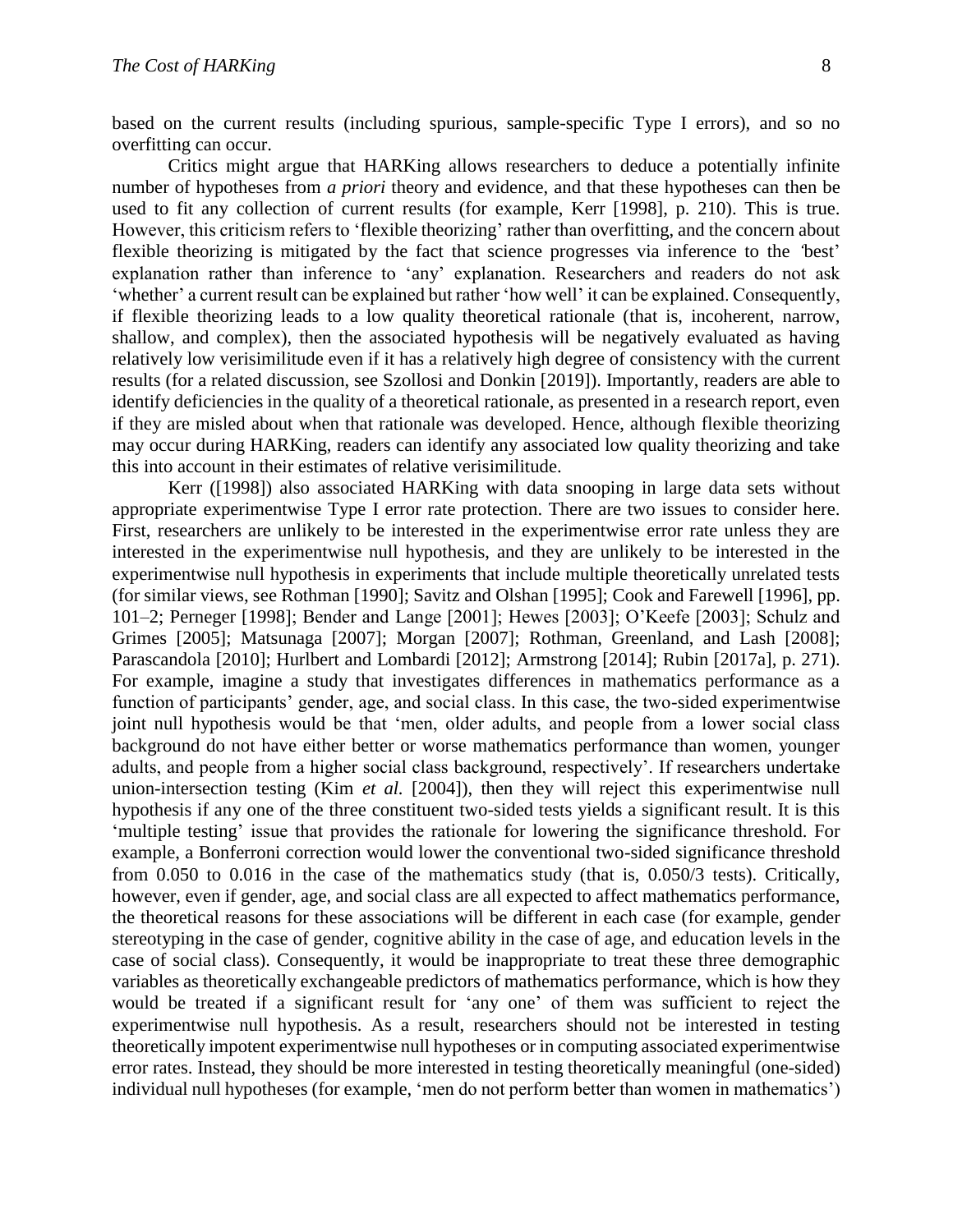and theoretically meaningful (one-sided) joint null hypotheses (for example, 'men do not perform better than women in either (a) algebra or (b) calculus'). Note that the alpha level for individual tests of individual hypotheses does not require an adjustment, even if many such tests are performed within the same experiment (Tukey [1953]; Savitz and Olshan [1995], p. 906; Cook and Farewell [1996]; Matsunaga [2007]; Hurlbert and Lombardi [2012]; Rubin [2017a]).

Second, failing to disclose the timing of the construction of a HARKed but theoretically meaningful joint null hypothesis is a separate issue from failing to disclose the multiple testing of that hypothesis. Hence, a researcher can HARK a theoretically meaningful joint null hypothesis (for example, 'gender is not associated with performance in either (a) algebra or (b) calculus') and then transparently disclose and adjust for each of the multiple tests of this hypothesis (for example, using a significance threshold of 0.025 instead of 0.050). Mayo ([1996], p. 312) might describe this researcher as an 'honest hunter' because, although the timing of the hypothesis construction has been concealed (HARKing), the multiple testing has been disclosed and the significance threshold has been lowered accordingly. Note that the practice of making research materials and data publically available assists with the detection of any undisclosed multiple testing of joint null hypotheses (Rubin [2017a], p. 273).

# **3.2 Cost 2: Failing Popper's criterion of disconfirmability**

Cost 2 is that HARKing propounds theories that cannot (pending replication) pass Popper's disconfirmability test. Specifically, Kerr ([1998]) argued that 'any hypothesis that could never fail (to be confirmed) can never succeed (as a scientifically testable explanation). A HARKed hypothesis fails this criterion, at least in a narrow, temporal sense' ([1998], pp. 205–6; see also Leung [2011], p. 475). However, as Kerr ([1998], p. 198) later discussed in relation to Cost 11, researchers can construct 'one or more hypotheses known *post hoc* to be contradicted by the data'. Hence, contrary to Kerr's Cost 2 assumption, it is possible to HARK a disconfirmed hypothesis. Rubin ([2017b], p. 318) considered HARKed disconfirmations and proposed that they were acceptable for RHARKed hypotheses but not for CHARKed hypotheses, because 'CHARKed hypotheses lack independence from the observed evidence'. However, elsewhere in this article, I argued that 'in cases in which researchers hypothesize after the results are known but not on the basis of those results, use novelty is preserved, prediction and falsification are possible, and there is no detriment to scientific progress' ([2017b], p. 312). Hence, Rubin ([2017b]) had an inconsistent position on this issue. The concern that 'CHARKed hypotheses lack independence from the observed evidence' (p. 318) did not consider the concept of epistemic independence, and it confounded hypothesis construction with hypothesis evaluation.

Contrary to Kerr ([1998]) and Rubin ([2017b]), HARKed hypotheses pass Popper's disconfirmability test. To explain, it is necessary to understand Popper's views on falsifiability. Popper was concerned with a 'logical asymmetry' between verification and falsification (Earp and Trafimow [2015], p. 6)*.* His critical argument is that 'a set of singular observation statements[…]may at times falsify or refute a universal law; but it cannot possibly verify a law, in the sense of establishing it' (Popper [1985], p. 181). So, for example, repeatedly observing black swans (a set of singular observations) may falsify the substantive hypothesis (universal law) that 'all swans are white' via the logical syllogism of *modus tollens*: If all swans are white, then no black swans should be observed. Black swans are observed. Therefore, not all swans are white. In contrast, the repeated observation of black swans cannot verify or confirm the substantive hypothesis that 'all swans are black'. If all swans are black, then black swans should be observed. Black swans are observed. However, these observations do not confirm that all swans are black. It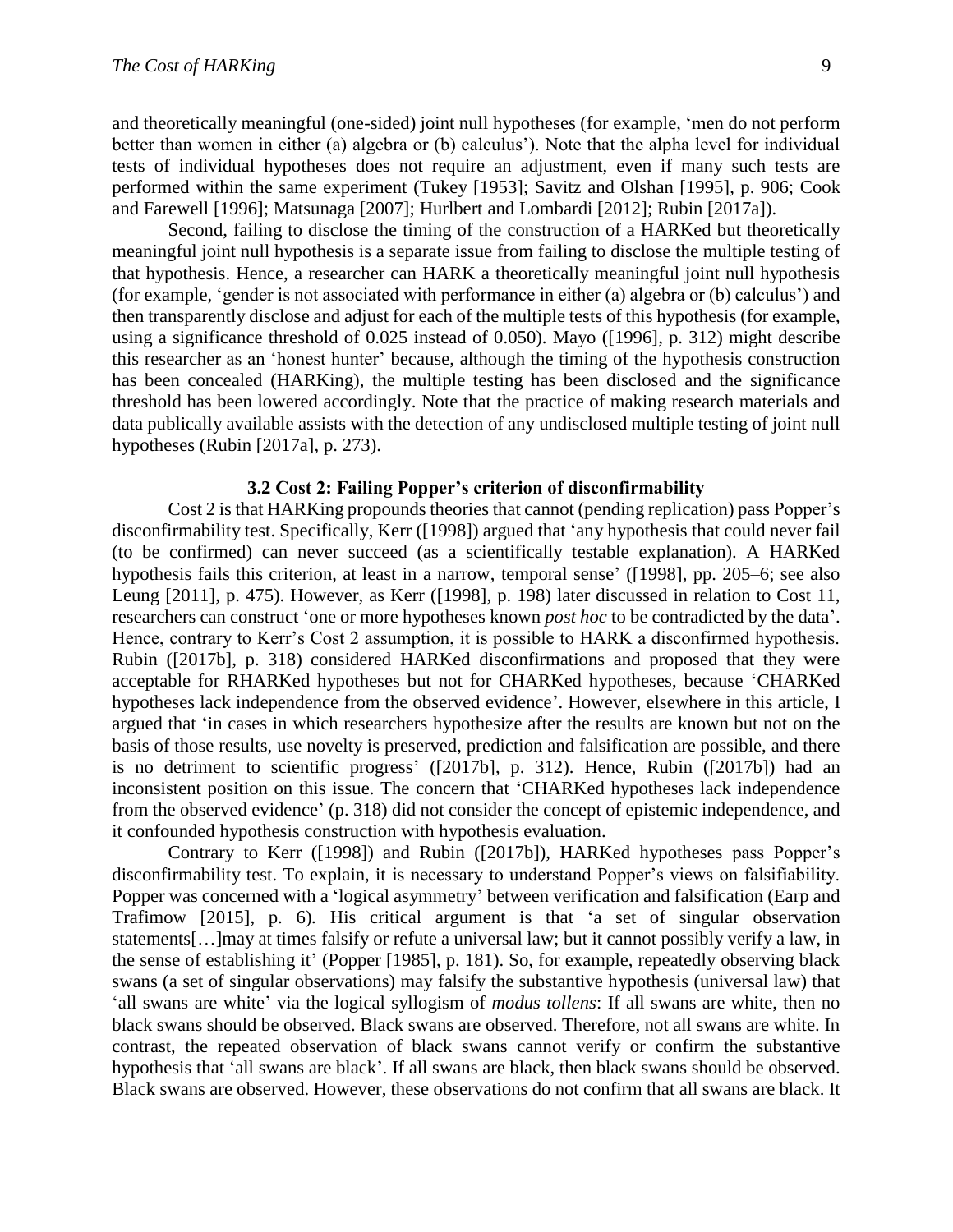could be that only some swans are black, and we have sampled those black swans in our observations. We would be making the logical fallacy of affirming the consequent if we were to argue that we had verified that 'all swans are black' based on our observations. The problem of induction means that it is impossible to exhaustively test and confirm (verify) the universal law that 'all swans are black'.

A key implication of Popper's logical asymmetry between falsification and verification is that researchers should attempt to falsify substantive null hypotheses (universal laws) in order to provide piecemeal support for corresponding substantive alternative hypotheses. However, Popper conceded that these attempted falsifications could never be certain due to the problem of underdetermination (for a discussion, see Earp and Trafimow [2015]). In particular, it is not possible to falsify a substantive null hypothesis conclusively because it is always possible for this hypothesis to be true and for the observed research results to be explained by the falsity of some other (auxiliary) substantive hypothesis (for example, the hypothesis that the measuring instruments are valid; Earp and Trafimow [2015], p. 7). As Popper ([1985], p. 186) put it, 'we may have made a mistake'. Hence, observing several black swans only falsifies the substantive null hypothesis that 'all swans are white' *if* we have not made a mistake in defining and measuring the blackness and swanness of the birds that we observed. Give this problem of underdetermination, Popper distinguished between two senses of falsification: the logical sense and the practical sense ('naïve falsification'; Popper [1985], pp. xxxiv–v). As he explained,

I have always stressed that even a theory which is obviously falsifiable in the first sense is never falsifiable in this second sense….Although the first sense refers to the logical possibility of a falsification in principle, the second sense refers to a conclusive practical experimental proof of falsity. But anything like conclusive proof to settle an empirical question does not exist (Popper [1985], p. xxii).

Despite Popper's clarifications on this point, Kerr's ([1998]) Popperian critique of HARKing is based on conclusive practical falsification rather than logical falsification. Hence, Kerr argued that, 'when the investigator knows the results of the study in advance and HARKs a hypothesis consistent with those results, *no immediate possibility of disconfirmation exists*' (p. 206, my emphasis). However, even Popper conceded that 'conclusive practical experimental proof of falsity' is impossible, because 'we may have made a mistake' (Popper [1985], p. xxii, p. 186; see also Earp and Trafimow [2015]). Hence, although Kerr's ([1998]) point is correct, it is correct for both HARKed and non-HARKed hypotheses. Consequently, it does not serve as a useful criticism of HARKing. HARKed hypotheses can never be conclusively disconfirmed, but neither can non-HARKed hypotheses.

To be fair, Kerr ([1998]) was aware of his oversimplification of Popper's position. As he explained, 'because either theories or research findings can be equivocal, certain hypotheses can be neither indisputably consistent nor inconsistent with the results in hand' (p. 197). However, he continued 'but for the present purposes, let us assume a simpler, more definitive world' (p. 197). The problem is that researchers and their readers do not live in this simpler, more definite world of naïve falsification (Popper [1985], pp. xxxiv–v). They live in a world in which the problem of underdetermination makes it impossible for a research finding to falsify a hypothesis conclusively. Ignoring this point does not provide a valid basis for making realistic claims about the costs of HARKing.

It is important to note that HARKing does not preclude Popper's second, more important meaning of falsification, which refers to the logical asymmetry between falsifiability and verifiability. This asymmetry is based on the content of hypotheses, rather than the timing of their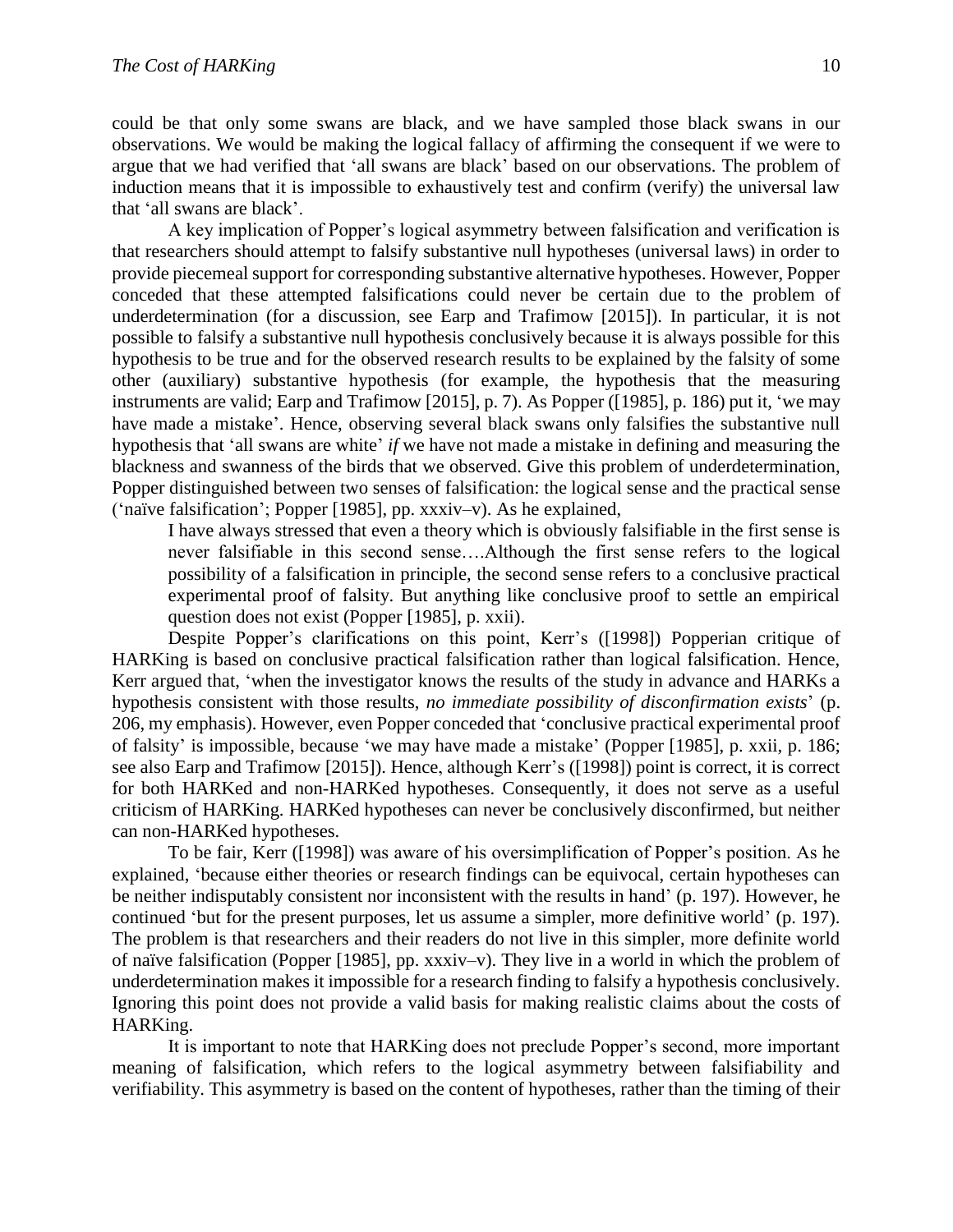construction. For example, the hypothesis that 'all swans are white' is logically falsifiable, whereas the hypothesis that 'some swans are white' is not logically falsifiable. This asymmetry persists even if these two hypotheses are constructed (a) after knowing the research results and (b) on the basis of the research results. Hence, contrary to Kerr ([1998]), HARKing does not propound theories or hypotheses that fail to pass Popper's disconfirmability test.

## **3.3 Cost 3: Disguising accommodation as prediction**

Cost 3 refers back to readers' underappreciation of the risk of overfitting when researchers disguise accommodation as prediction. However, if the act of disguising accommodation as prediction entails the deduction of hypotheses from *a priori* theory and evidence, then this act produces a genuine prediction that precludes the cost of overfitting. To explain, imagine that a researcher conducts a study and finds that participants who eat an apple a day report better mood than those in a control condition. The researcher may then accommodate this current result by inducing the *ad hoc* hypothesis that 'eating apples improves mood'. In the absence of any other information, the relative verisimilitude of this *ad hoc* hypothesis can only be estimated on the basis of the current result. However, now imagine that the researcher 'disguises' this accommodation as prediction by explaining in the Introduction section of their research report that (a) *a priori* theory predicts that 'Vitamin C improves mood', (b) *a priori* evidence shows that 'apples are rich in Vitamin C', and so (c) 'eating apples should improve mood'. In this case, the act of disguising *ad hoc* accommodation based on a current result as an *a priori* prediction based on *a priori* theory and evidence provides the researcher and their readers with a new basis for making an initial estimate of the relative verisimilitude of the hypothesis that is independent from the current result. In turn, this act allows them to use the current result to increase or decrease that initial estimate.

In summary, Cost 3 assumes that the act of disguising accommodation as prediction hides the costs associated with accommodation (namely, double-counting, overfitting). However, if this act entails the public deduction of the hypothesis from *a priori* theory and evidence, then it actually eliminates the costs associated with accommodation because it provides a valid independent basis for making an initial estimate of the relative verisimilitude of the hypothesis. In effect, the act of 'disguising' accommodation as prediction turns *ad hoc* accommodation into *post hoc* prediction.

## **3.4 Cost 4: Not communicating information about what did not work**

Cost 4 is not communicating valuable information about disconfirmed hypotheses. Indeed, as discussed below (Cost 6), there is some evidence that researchers suppress hypotheses that are disconfirmed (Mazzola and Deuling [2013]). However, as other commentators have pointed out, a key distinction here is between disconfirmed hypotheses that are relevant and irrelevant to the research conclusions (Leung [2011]; Rubin [2017b]; Vancouver [2018]).

Obviously, it is biased for researchers to suppress *a priori* hypotheses that are relevant to their research conclusions. However, this bias is likely to be identified and addressed during two stages of peer review. First, if the suppressed hypotheses are obviously relevant to the research conclusions, then they are likely to be suggested as alternative explanations during the prepublication peer review process (see Cost 11). As Kerr ([1998], p. 208) asked, 'if one's original hypotheses had a sufficient rationale (theoretical, empirical, or even intuitive) to recommend itself to one researcher, why would it not also occur to others?'. Second, if suppressed relevant *a priori* hypotheses are overlooked during pre-publication peer review, then they may be generated by interested readers during post-publication peer review. Furthermore, if research materials and data are made publically available, then these hypotheses may be tested by interested readers.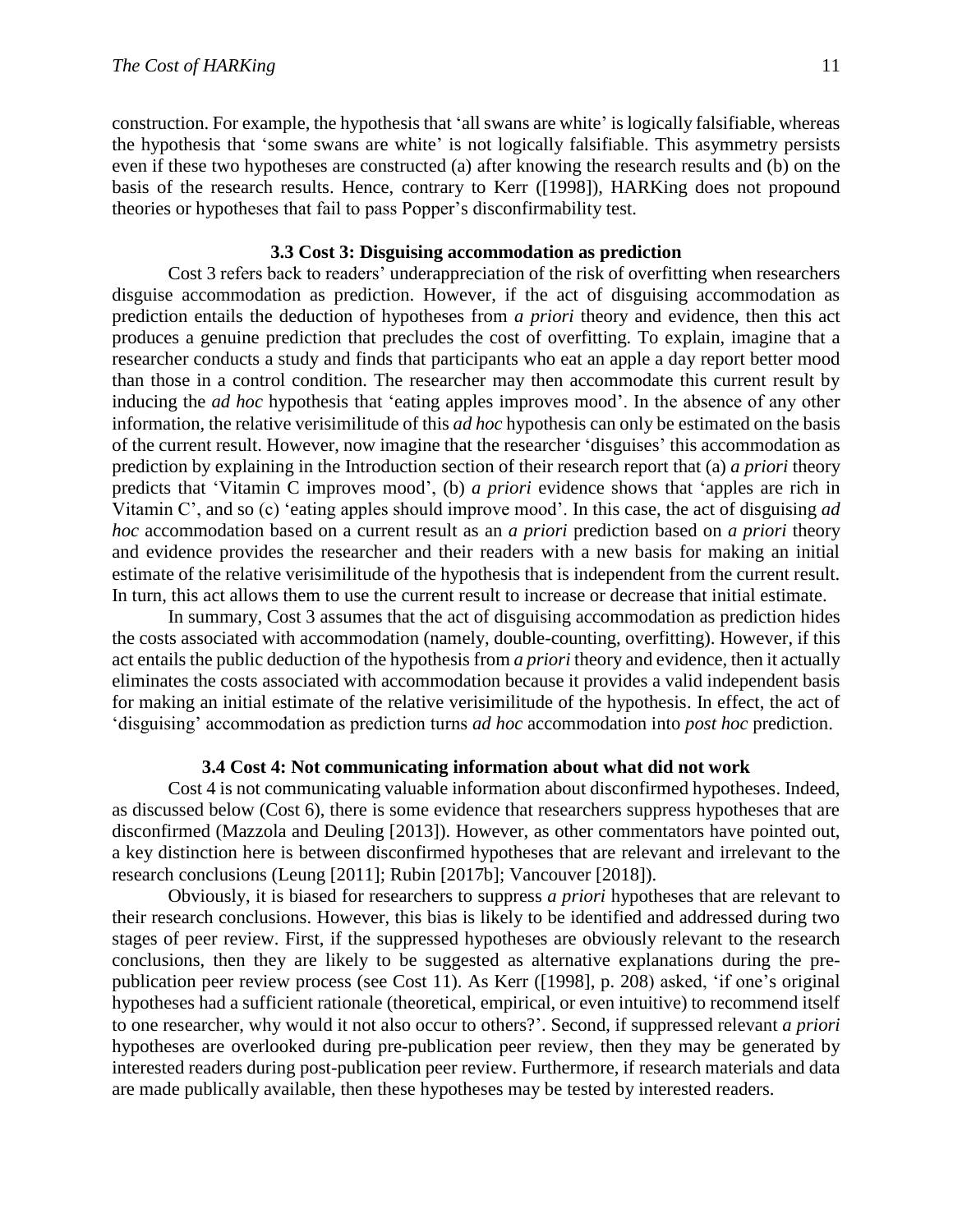In contrast to the suppression of *a priori* hypotheses that are relevant to the research conclusions, the suppression of *a priori* hypotheses that are irrelevant to the research conclusions will not bias research conclusions (Leung [2011]; Rubin [2017b]; Vancouver [2018]). Nonetheless, Rubin ([2017b], p. 316) argued that even the suppression of irrelevant *a priori* hypotheses can 'bias information about the size and replicability of effects in meta-analyses'. In addition, the suppression of irrelevant *a priori* hypotheses that yield inconclusive (null) findings prevents other researchers from identifying and avoiding nondiagnostic methods in their future research. Again, however, making research materials and data publically available helps to alleviate these problems. Specifically, readers, meta-analysts, and other researchers may access publically available research materials and data in order to formulate and test their own hypotheses. For an illustration, please see my use of Janke, Daumiller, and Rudert's ([2019]) publically available research materials and data to test a hypothesis that was irrelevant to Janke *et al.*'s conclusions but relevant to Kerr's ([1998]) Cost 7 below.

In summary, the suppression of disconfirmed hypotheses may lead to biased research conclusions, missing null results, and/or unreported failed methods. However, these problems are reduced through pre- and post-publication peer review and the public availability of research materials and data.

## **3.5 Cost 5: Taking unjustified statistical license**

Cost 5 refers to researchers taking unjustified statistical license, such as using one-tailed tests and contrast analyses that are supposed to be based on *a priori* theory. Certainly, in the absence of a theoretical rationale for a hypothesis, a two-sided (nondirectional) test is more appropriate than a one-sided test, because the researcher has no reason to predict that the effect will be positive or a negative (Cortina and Dunlap [1997], p. 168). However, a one-sided test is appropriate if it is accompanied by a theoretical rationale that specifies a directional prediction based on *a priori* theory and evidence (Cortina and Dunlap [1997], p. 168). Importantly, the timing of the construction of this theoretical rationale is not relevant. A theoretical rationale may warrant a directional test regardless of whether that rationale is constructed before or after a researcher conducts the test. For example, imagine that a researcher uses a one-sided test and obtains a significant positive correlation ( $\alpha$  = 0.050). In the absence of a theoretical rationale, this directional test is unwarranted. However, further imagine that the test result inspires the researcher to deduce a *post hoc* hypothesis from *a priori* theory and evidence that predicts a positive correlation. Now, the hypothesis provides a rationale for using the one-sided test. Critics may argue that an alpha adjustment is required in this case (for example,  $\alpha = 0.025$ ) because the researcher could have conducted two one-sided tests: one to test for a positive correlation and the other to test for a negative correlation. However, the researcher's hypothesis only makes a single, directional, onesided prediction about the presence of a positive correlation (and, consequently, the absence of a negative correlation). It does not make a joint, bidirectional, two-sided prediction about the presence of either a positive or a negative correlation. Consequently, it does not warrant a unionintersection test of the joint null hypothesis of 'no positive or negative correlation' (Cortina and Dunlap [1997], p. 168; Kim *et al.* [2004]), and no alpha adjustment for the familywise error rate of this joint hypothesis is required, because this hypothesis is not being tested.

Similarly, a HARKed hypothesis may predict a specific pattern of results that can be tested using contrast analyses. Again, the statistical license for these analyses is the theoretical rationale for the hypothesis, as explained in the research report. This license does not become unjustified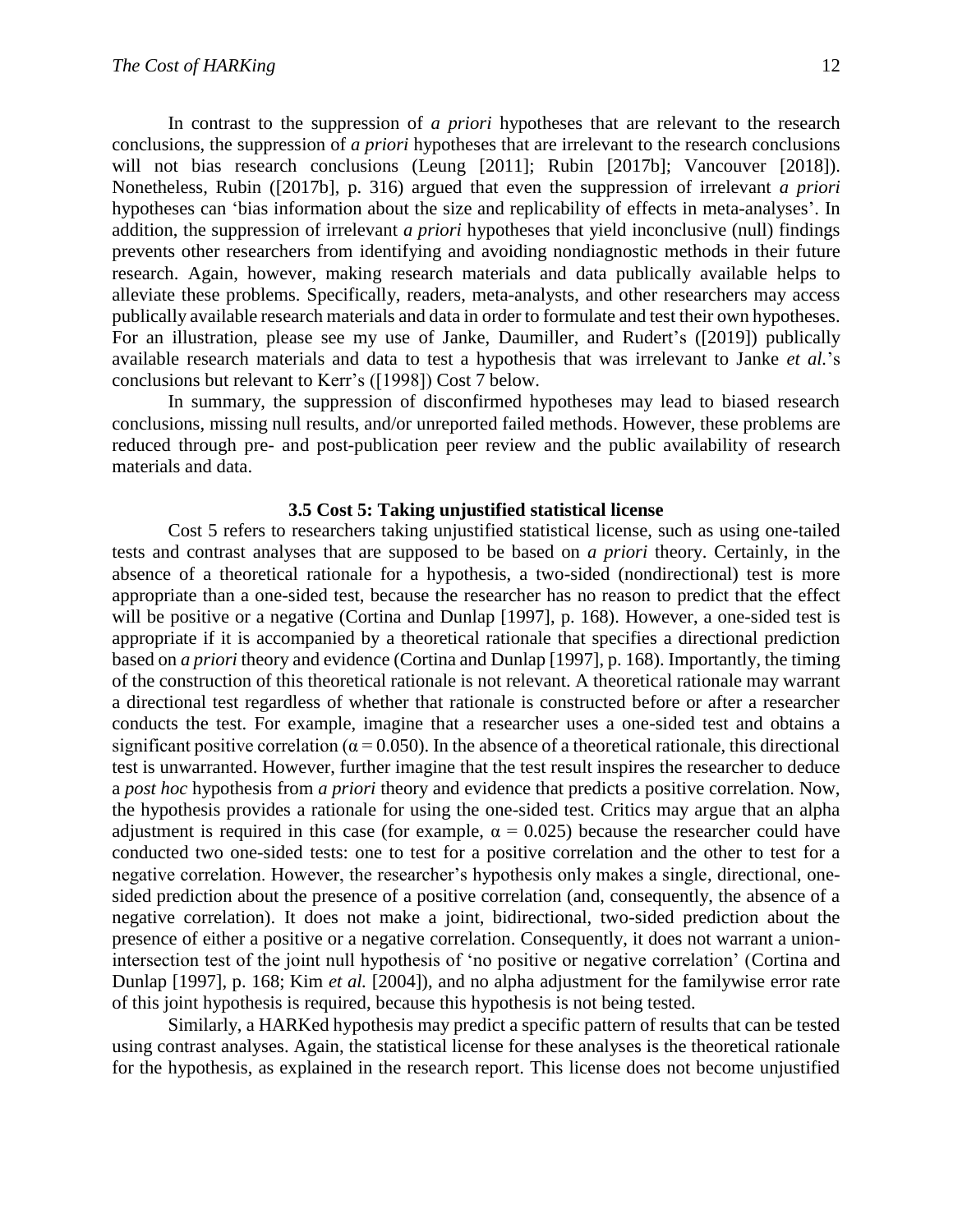merely because the theoretical rationale was conceived after the researcher knew the test result. Instead, it becomes unjustified if there is no theoretical rationale for the directional prediction.

In summary, researchers who present a theoretical rationale for a hypothesis based on *a priori* theory and evidence are justified in using statistical tests that assess the directional predictions made by that hypothesis regardless of whether that rationale was developed before or after the test result was known to them.

# **3.6 Cost 6: Presenting an inaccurate model of science**

Cost 6 is presenting an inaccurate and distorted model of science to students. In particular, Kerr ([1998], p. 208) argued that HARKing presents a 'too-rosy picture' of how science normally proceeds because it gives the impression that researchers are usually correct in their predictions. However, Cost 6 is caused by 'publication bias' rather than HARKing. In particular, Cost 6 arises because, all other things being equal, professional research journals tend to favour the publication of significant results and reject the publication of nonsignificant null findings. HARKing arises as a consequence of this publication bias: Researchers suppress *a priori* hypotheses that are associated with nonsignificant results and HARK hypotheses that fit significant results. Consistent with this view, in a survey of 156 behavioural scientists, Kerr and Harris ([1998], as cited in Kerr [1998], p. 202) found that respondents believed that a HARKed article had a greater chance of publication than a non-HARKed article. A more recent study by Mazzola and Deuling ([2013]) reinforced the idea that publication bias causes HARKing. These researchers analysed 215 published journal articles and 127 unpublished PhD dissertations in the area of industrial and organizational psychology during the period 2010–2012. They found a significantly higher percentage of supported hypotheses and a significantly lower percentage of unsupported hypotheses in the published journal articles compared to the unpublished PhD dissertations. Hence, it appears that researchers' awareness of publication bias caused them to HARK when writing journal articles.

Eliminating HARKing would not eliminate the publication bias that lies behind it. If researchers did not HARK, then their null findings would continue to be rejected by journals for publication, and these journals would continue to present a distorted 'too-rosy picture' of science. The way to address this distorted view is to address publication bias, not HARKing.

It is also important to educate students and researchers about HARKing and the conditions under which it may and may not be appropriate (see also Kerr [1998], p. 214; Rubin [2017b], p. 311). In particular, it is important to understand the potential meanings of phrases such as 'we predicted that' and 'as hypothesized'. A common interpretation of these phrases is that they imply that researchers constructed their hypothesis before they observed their research results. However, as explained earlier, phrases such as these may also denote *post hoc* predictions that researchers have deduced from *a priori* theory and evidence (Worrall [1985], [2014]; Rubin [2017b], p. 311). Under this latter interpretation, the phrase 'we hypothesized that...' retains its scientific meaning in 'the epistemically important sense' (Worrall [2014], p. 55) even if researchers constructed their hypotheses after observing their current results.

Finally, it is important to appreciate the epistemic source of predictions. Again, the common view is that researchers, rather than hypotheses, do the predicting. However, this view is misleading because we should be more interested in the predictive accuracy of hypotheses than of researchers. In other words, we should be concerned about 'hypothesis testing' than 'researcher testing'. As Vancouver ([2018], p. 77) explained,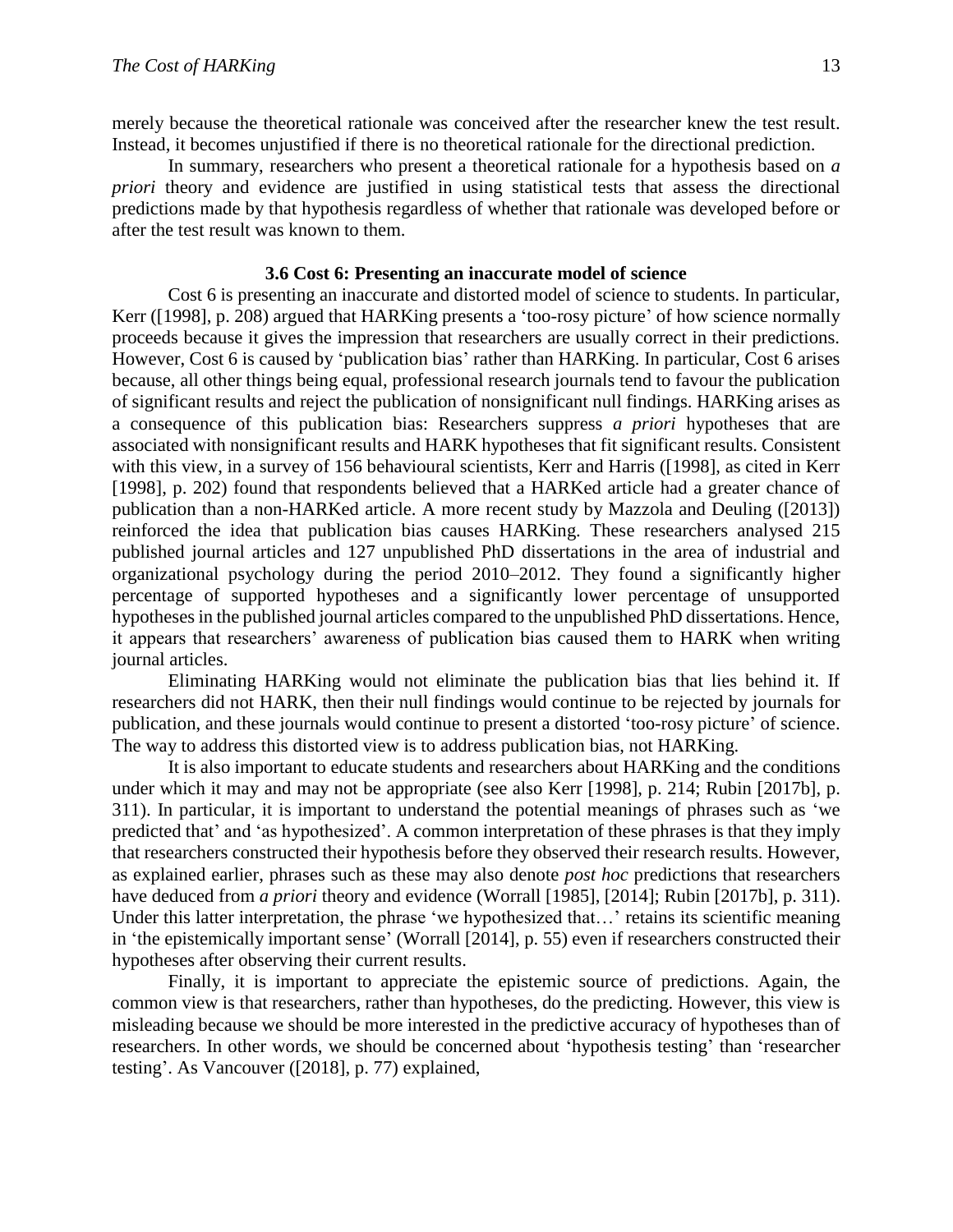the hypothesis is *not* about the author. It is about the theory or arguments brought to bear to the research question constrained by the methods used to test the theory. These theories or arguments might be brought to bear after the results are known; but, regardless of order, the hypotheses follow from these arguments, and that is how to state it (e.g., 'this leads to the following hypothesis').

# **3.7 Cost 7: Encouraging 'fudging' in other grey areas**

Cost 7 is the encouragement of 'fudging' in other grey areas. Kerr ([1998], pp. 209–10) explained that 'HARKing may fall into that grey area of "questionable scientific practices" where the line between clearly appropriate and clearly inappropriate behavior is indistinct'. Consistent with this view, John, Loewenstein, and Prelec ([2012]) categorized HARKing as one of ten questionable research practices. However, as John, Loewenstein, and Prelec ([2012], p. 531) noted, there is a great degree of variability in the 'questionability' of these research practices. Some research practices may be considered to be acceptable under some conditions (for example, 'failing to report all of a study's dependent measures'), whereas others are clearly inappropriate under all conditions (for example, 'falsifying data'; for a further discussion, see Pickett and Roche [2018], pp. 152–3).

According to Kerr ([1998], p. 210), Cost 7 is that the informal acceptance of HARKing by the scientific community encourages fudging in other grey areas. In particular, the acceptance of HARKing by editors and peer reviewers 'encourages ignoring or blurring other such lines when convenient' and is 'greasing the slippery slope' towards the use of inappropriate research practices (p. 210). If Kerr's slippery slope hypothesis is correct, then there should be a positive correlation between HARKing and other questionable research practices. To test this prediction, I analysed data that was made publically available by Janke, Daumiller, and Rudert ([2019]; [https://journals.sagepub.com/doi/suppl/10.1177/1948550618790227\)](https://journals.sagepub.com/doi/suppl/10.1177/1948550618790227). These researchers sampled 217 German psychology doctoral candidates and postdocs and measured questionable research practices using John, Loewenstein, and Prelec's ([2012]) ten items. The HARKing question was: 'How often have you reported an unexpected finding as having been predicted from the start?' Participants responded to this and the other nine items using a five-point scale ranging from 'never' to 'very frequently'. The average correlation between HARKing and the other research practices was small  $(r = 0.06)$ . The three highest (and only significant) correlations were between HARKing and (a) failing to report all of a study's dependent measures  $(r = 0.35)$ , (b) selectively reporting studies that 'worked'  $(r = 0.28)$ , and (c) deciding whether to exclude data after looking at the impact of doing so on the results  $(r = 0.26)$ . Note that these three research practices are associated with suppressing hypotheses after the results are known, which is a form of HARKing (Kerr [1998]; Rubin [2017b]). Hence, there are theoretical grounds for expecting these positive correlations. Also, note that each of these research practices are justifiable under certain conditions. For example, failing to report all of a study's dependent measures may not bias the research conclusions if the measures yielded results that are irrelevant to the research conclusions (see Cost 4) and are presented to participants at the end of a study and so had no chance of affecting results from previously presented dependent measures. Similarly, failing to report an entire study may not bias the research conclusions if the study produced irrelevant results and/or suffered from a fatal flaw (for example, an invalid experimental manipulation or very low sample size) that rendered its results inconclusive. Finally, deciding whether to exclude data after looking at the impact of doing so on the results may be acceptable if the researcher transparently describes and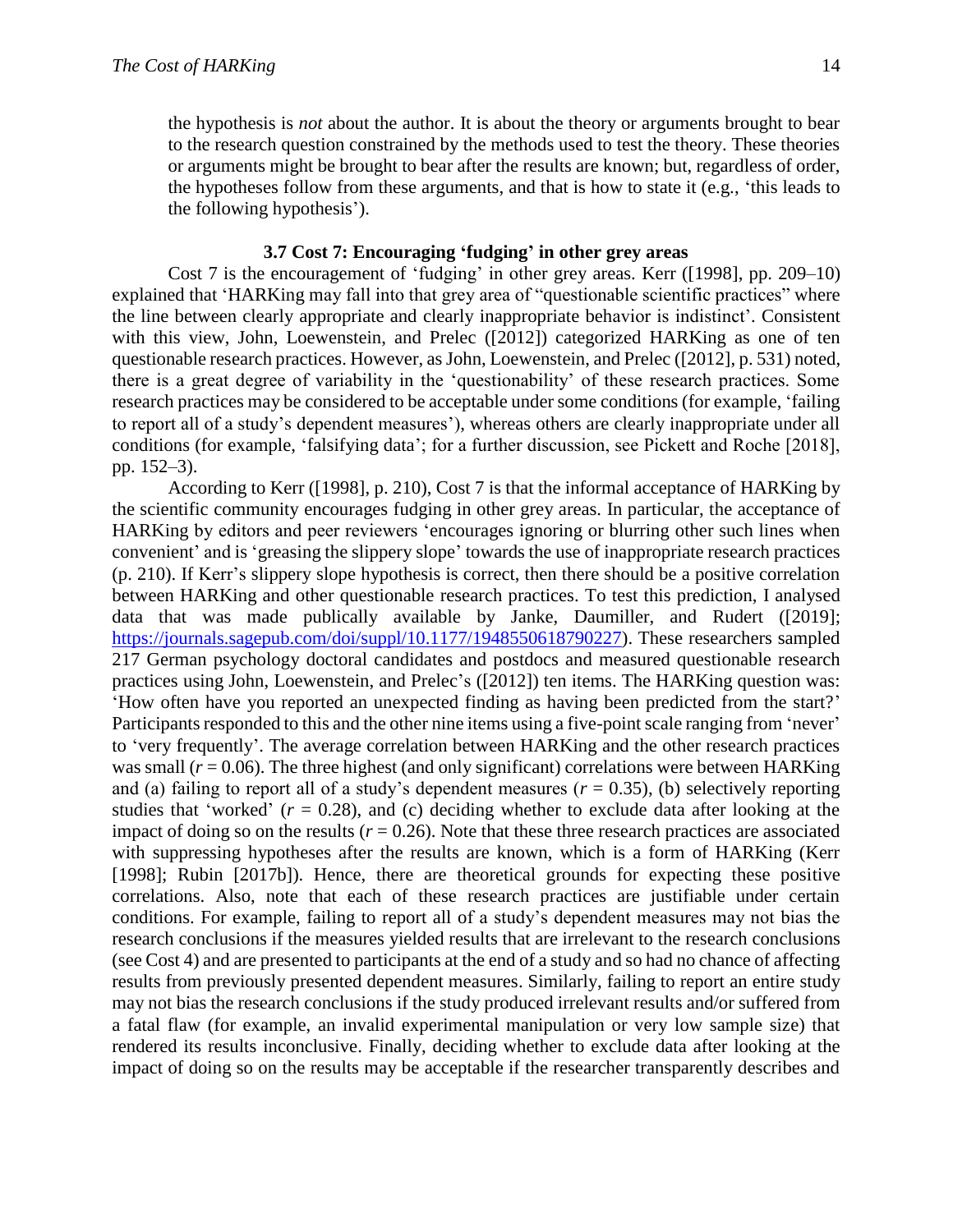justifies this approach in their research report and reports any substantive discrepancies in their pattern of results when the data is included.

HARKing had weak and nonsignificant correlations with three other questionable research practices, including optional stopping of data collection in order to achieve significant results (*r*s  $= 0.06$  and 0.10) and failing to report all of a study's conditions ( $r = 0.01$ ). Importantly, HARKing also had weak nonsignificant correlations with research practices that are clearly inappropriate, including reporting a *p* value of 0.054 as  $p < 0.05$  ( $r = 0.05$ ), claiming results are unaffected by demographic variables when one is unsure or knows that they are affected  $(r = 0.09)$ , and falsifying data  $(r = -0.06)$ .

In summary, Janke, Daumiller, and Rudert's ([2019]) data showed limited support for Kerr's ([1998]) slippery slope hypothesis. HARKing was only associated with three out of nine questionable, incorrect, or fraudulent research practices, and these three research practices can be interpreted as being appropriate under certain conditions. Hence, there is no clear support for the idea that HARKing is associated with 'fudging' in other areas.

# **3.8 Cost 8: Making researchers less receptive to serendipitous findings**

Cost 8 is that the current scientific system, with its emphasis on *a priori* confirmation and prediction, may adversely affect scientific discovery by making researchers less receptive to serendipitous findings (see also Hollenbeck and Wright [2017], p. 12). As Kerr ([1998]) noted, 'this is less a consequence of HARKing per se than of one of its primary causes: insistence on confirmation of *a priori* hypotheses as the only route to new knowledge' (p. 210). Hence, lack of receptivity to serendipitous findings is a cost of the scientific system's insistence of confirmation of *a priori* hypotheses. It is not a cost of HARKing. Indeed, HARKing is a solution to this problem, because it is a means by which researchers can publically report serendipitous findings in a scientific system that values *a priori* prediction over *post hoc* prediction.

## **3.9 Cost 9: Encouraging the adoption of narrow, context-bound theory**

Costs 9, 10, and 11 refer to the type of theory development that might occur if HARKing was commonplace. Cost 9 is the encouragement of the adoption of narrow, context-bound new theory. This cost refers back to Cost 1 (translating Type I errors into theory) and the concern about overfitting. As Kerr ([1998], p. 210) explained,

HARKing may foster preoccupation with explaining an effect in hand with an attendant lack of attention to the broader set of potentially relevant prior findings. If HARKing were commonplace, much of our new theory would have such a genesis – being developed to explain some specific effect observed in some specific experimental context and paradigm.

Cost 9 assumes that HARKing produces low quality ('narrow, context-bound') theoretical rationales and hypotheses. To my knowledge, there is no evidence that HARKed hypotheses are perceived to be of poorer quality than non-HARKed hypotheses. Indeed, given that HARKing is often encouraged by expert peer reviewers (Kerr and Harris [1998], as cited in Kerr [1998]; Leung [2011]; Hollenbeck and Wright [2017]; Rubin [2017b]), it may actually improve the quality of hypotheses relative to unadulterated *a priori* hypotheses.

However, even if HARKing does lower the quality of hypotheses, readers can identify this low quality in the theoretical rationale that is presented in the Introduction section of the research report and take it into account when making their initial estimates of relative verisimilitude. For example, the initial estimated relative verisimilitude of a hypothesis that is based on a narrow, context-bound theoretical rationale will be low, and it will remain relatively low after being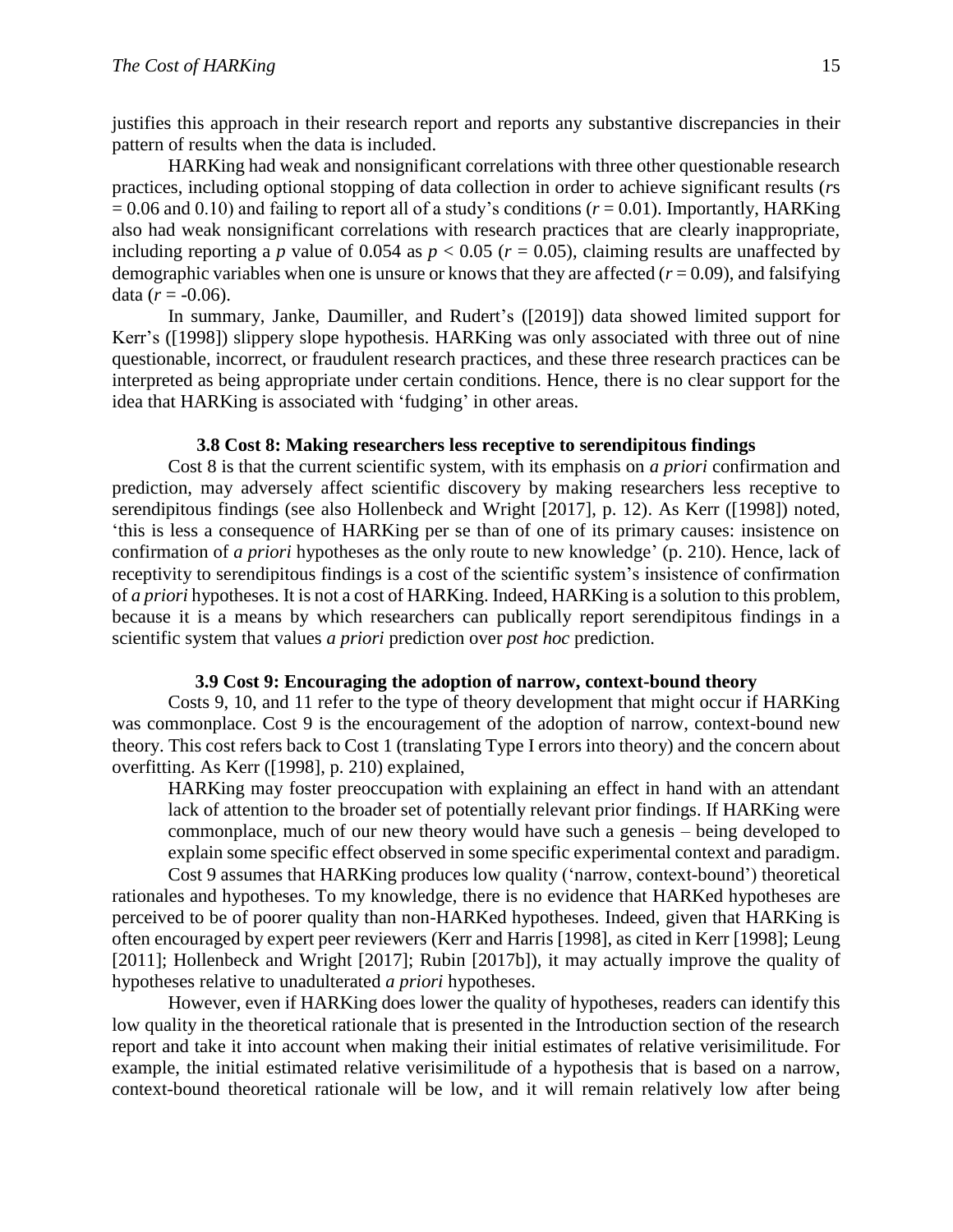updated by information from the current result, unless that current result provides particularly compelling evidence.

In summary, HARKing may not necessarily lead to narrow, context-bound theoretical rationales. However, if it does, then readers are able to take such low quality theorizing into account in their initial estimates of relative verisimilitude.

## **3.10 Cost 10: Encouraging the retention of too-broad theory**

Cost 10 is the retention of too-broad disconfirmable old theory. As Kerr ([1998], p. 210) explained, this includes

theory with which one can predict nearly any pattern of results in nearly any context. Such theory is likely to be vague in its concepts, to incorporate multiple (sometimes opposing) processes, and to have many auxiliary assumptions that are not firmly fixed and can be used in an *ad hoc* fashion to accommodate nearly any observation.

Like Cost 9, Cost 10 assumes that theories are judged in terms of their empirical support and not in terms of their theoretical quality. Indeed, at another point in his article, Kerr ([1998]) lamented that 'we trivialize the term *theory* and overcredit apparent confirmations when we draw no distinction between hypotheses derived from poor theory and those from better theory' (p. 215). Certainly, Costs 9 and 10 assume that researchers and their readers trivialize theory and overcredit confirmation. But is this characterization correct? Do researchers and readers really fail to distinguish between poor theory and better theory? I would argue that they do not. Instead, researchers and readers regularly criticize research in terms of the quality of the theoretical ideas, referring to theoretical virtues such as coherence, breadth, depth, and parsimony (Ladyman [2002]; Meehl [2004]; Mackonis [2013]). Hence, to return to Kerr's example, a person who perceives a theory to be vague in its concepts, to incorporate multiple opposing processes, and to have many flexible auxiliary assumptions is likely to regard that theory as being lower in coherence, depth, and parsimony than a theory that is well-specified, internally consistent, and less flexible.

### **3.11 Cost 11: Inhibiting the identification of alternative hypotheses**

Cost 11 is the lack of identification of plausible alternative hypotheses. Specifically, Kerr ([1998]) argued that researchers tend to consider a confirmed hypothesis to be a correct hypothesis, and they do not tend to consider the possibility that other hypotheses might have predicted the same result. This 'satisficing bias' may apply to both *a priori* and *post hoc* hypotheses. However, Kerr suggested that it is particularly problematic when researchers HARK, because HARKed hypotheses always meet researchers' expectations, and researchers are less likely to consider alternative explanations when their expectations are met. As he explained, 'HARKing guarantees the provision of one or more hypotheses sufficient to account for a result in hand. If readers or the investigator himself or herself acted like such satisficers, they would not need to consider alternative explanations' (p. 210).

Cost 11 does not take into account the realities of the scientific publication system. Editors and peer reviewers of research reports often encourage researchers to compare the primary explanation for their results with alternative explanations (for example, in the 'Limitations' and 'Directions for Future Research' sections of a research report). Furthermore, editors may reject reports from publication or request a revision if alternative explanations are not considered. Hence, researchers are required to engage in a documented process of inference to the best explanation for their results, and this process includes a discussion of alternative explanations. HARKers are no less likely to face this requirement than non-HARKers. However, in a system that discourages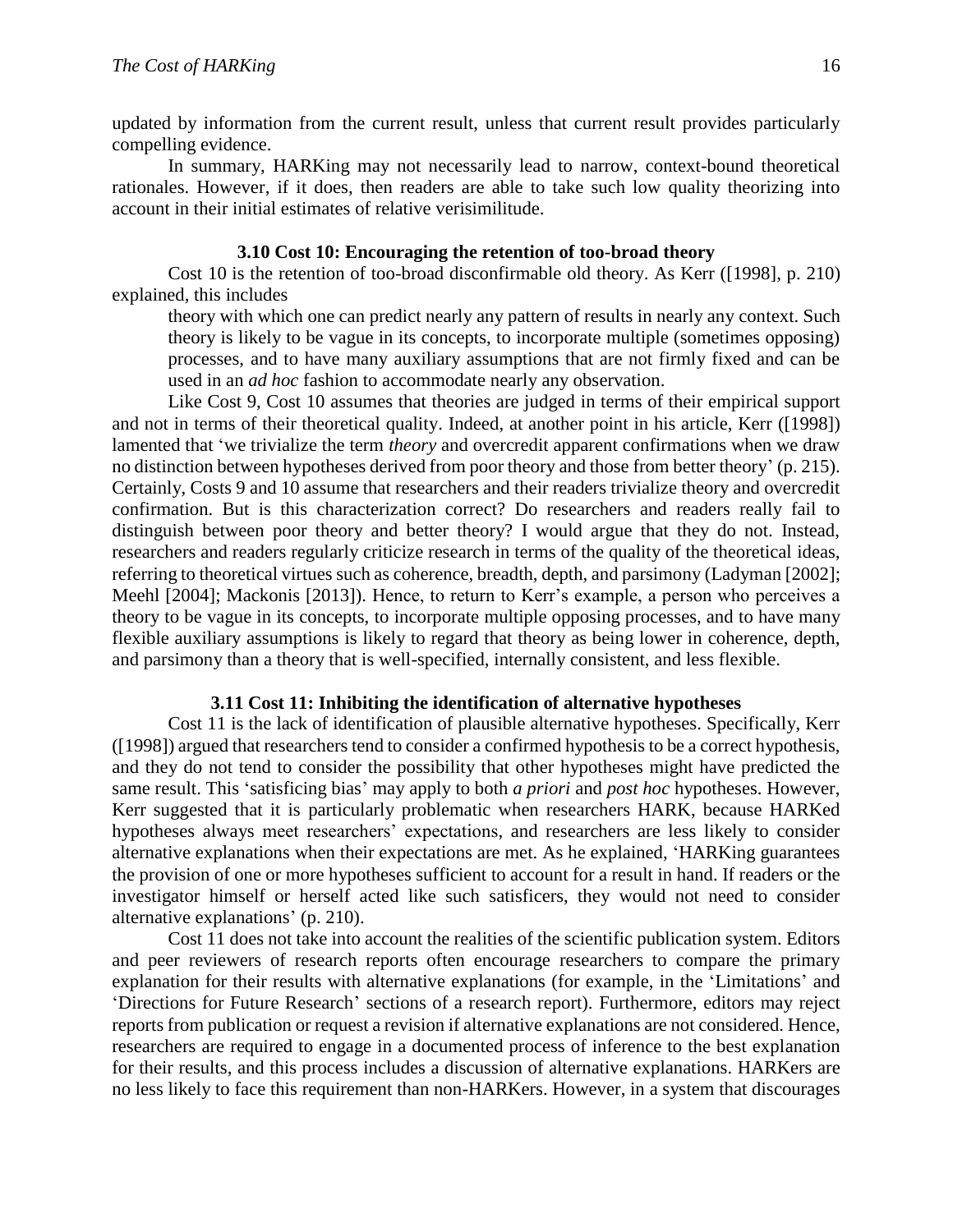the publication of *post hoc* hypothesis testing, HARKers have a greater potential to publish tests of alternative explanations, because they are able to disguise *post hoc* alternative explanations as *a priori* alternative explanations. Hence, contrary to Kerr ([1998]), and in a reversal of Cost 4 (suppressing relevant *a priori* hypotheses), HARKing may actually facilitate the publication of tests of alternative explanations.

Kerr ([1998], p. 198) briefly considered this possibility when he mentioned that researchers can construct 'one or more hypotheses known *post hoc* to be contradicted by the data'. He noted that 'this approach could create an illusion of competitive hypothesis testing' (p. 198). Here, the 'illusion' refers to the reader's misguided belief that the researchers were unaware of the outcome of the competitive hypothesis test prior to conducting the test. Despite this erroneous belief, the competitive hypothesis test facilitates valid estimates of relative verisimilitude in a process of inference to the best explanation. For example, if a positive correlation is observed, and *a priori* theory and evidence is then used to independently deduce (a) a *post hoc* hypothesis that predicts this positive correlation and (b) a *post hoc* hypothesis that predicts a negative correlation, then the estimated verisimilitude of the first hypothesis can be increased relative to second.

## **3.12 Cost 12: Violating the ethical principles of honesty and openness**

Cost 12 refers to the violation of ethical principles. Specifically, Kerr ([1998], p. 209) argued that 'HARKing violates a fundamental ethical principle of science: the obligation to communicate one's work honestly and completely'. However, he provided some nuance to this point: 'HARKing can entail concealment. The question then becomes whether what is concealed in HARKing can be a useful part of the "truth" […] or is instead basically uninformative (and may, therefore, be safely ignored at an author's discretion)' ([1998], p. 209).

Hence, as a general principle, researchers should be honest and open when reporting their research. However, researchers do not need to be honest and open about facts that are 'basically uninformative' and do not form 'a useful part of the "truth"' (Kerr [1998], p. 209). For example, it is usually unnecessary for researchers to disclose the colour of the socks that they were wearing when they conducted their study! Similarly, as I have argued throughout this article, although the epistemic independence between a hypothesis and a current result is 'a useful part of the "truth"' (Kerr [1998], p. 209), the timing of the construction of the hypothesis is 'basically uninformative'. Hence, concealing the timing of hypothesis construction may not necessarily be regarded as being unethical, because it does not prevent an accurate assessment of epistemic independence (for a similar view, see Vancouver [2018], pp. 77–8).

### **4 Summary and Conclusions**

What are the costs of harking? Kerr ([1998]) proposed that they are plentiful, and recent discussions have argued that they may have led to low replication rates in science (John, Loewenstein, and Prelec [2012]; Mazzola and Deuling [2013]; Aguinis, Cascio, and Ramani [2017]; Hollenbeck and Wright [2017]). The present article challenges this perspective. Table 1 provides a summary of Kerr's ([1998]) twelve costs of HARKing and some responses.

By definition, HARKing conceals the timing of hypothesizing. However, it does not conceal the quality of (a) the hypothesizing, (b) the research methodology, or (c) the statistical analysis. Readers can make judgements about the quality of each these aspects of the research without knowing the timing of the hypothesizing. In particular, even if readers are unaware that a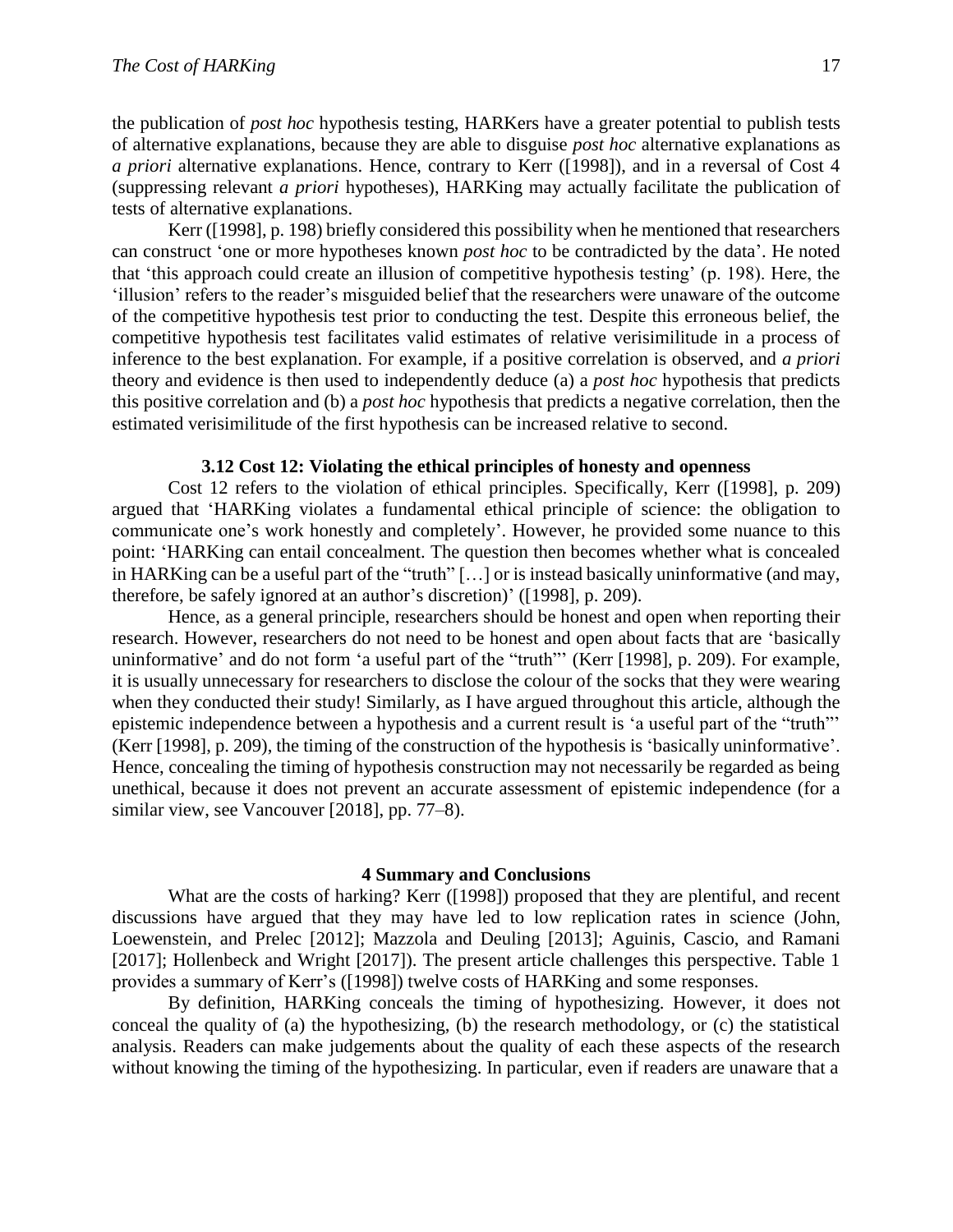| anle |  |
|------|--|
|------|--|

*Kerr's ([1998]) Twelve Costs of HARKing and Some Responses*

| Cost           | Kerr ([1998])                                                                                                                                                          | Response                                                                                                                                                                                                                                                                                  |
|----------------|------------------------------------------------------------------------------------------------------------------------------------------------------------------------|-------------------------------------------------------------------------------------------------------------------------------------------------------------------------------------------------------------------------------------------------------------------------------------------|
| 1              | Translating Type I errors into<br>hard-to-eradicate theory.                                                                                                            | The overfitting of <i>post hoc</i> hypotheses to Type I errors is not<br>possible when those hypotheses are deduced from a priori theory<br>and evidence. Flexible theorizing is possible, but it can be<br>identified and taken into account in estimates of relative<br>verisimilitude. |
| $\overline{2}$ | Propounding theories that cannot<br>(pending<br>replication)<br>pass<br>Popper's disconfirmability test.                                                               | Popper's disconfirmability test refers to the content of<br>hypotheses, not the timing of the construction of those<br>hypotheses. HARKed hypotheses can pass this test.                                                                                                                  |
| 3              | Disguising post hoc explanations<br>as <i>a priori</i> explanations (when the<br>former tend also be [sic] more ad<br>and<br>consequently,<br>hoc,<br>less<br>useful). | Deducing post hoc explanations from a priori theory and<br>evidence provides an epistemically independent basis for<br>estimating relative verisimilitude that prevents overfitting and<br>validates <i>post hoc</i> predictions.                                                         |
| 4              | <b>Not</b><br>communicating<br>valuable<br>information about what did not<br>work.                                                                                     | The potential costs associated with biased research conclusions,<br>missing null results, and/or unreported failed methods are<br>alleviated via pre- and post-publication peer review and the<br>public availability of research materials and data.                                     |
| 5              | Taking<br>unjustified<br>statistical<br>licence.                                                                                                                       | Post hoc theoretical rationales that are deduced from a priori<br>theory and evidence can provide valid justifications for<br>directional statistical tests.                                                                                                                              |
| 6              | Presenting an inaccurate model of<br>science to students.                                                                                                              | Publication bias presents an inaccurate model of science to<br>students. HARKing is only a response to publication bias.                                                                                                                                                                  |
| 7              | Encouraging 'fudging' in other<br>grey areas.                                                                                                                          | There is limited evidence that HARKing encourages the use of<br>inappropriate research practices.                                                                                                                                                                                         |
| 8              | Making us less receptive<br>to<br>serendipitous findings.                                                                                                              | Lack of receptiveness to serendipitous findings is caused by the<br>scientific community valuing a priori prediction over post hoc<br>prediction. HARKing solves this problem rather than causes it.                                                                                      |
| 9              | Encouraging adoption of narrow,<br>context-bound new theory.                                                                                                           | Even if HARKing is associated with low quality theorizing, this<br>problem is taken into account in readers' estimates of relative<br>verisimilitude.                                                                                                                                     |
| 10             | Encouraging retention of too-<br>broad, disconfirmable old theory.                                                                                                     | Too-broad, disconfirmable theory will receive low ratings of<br>relative verisimilitude.                                                                                                                                                                                                  |
| 11             | identification<br>Inhibiting<br>οf<br>plausible alternative hypotheses.                                                                                                | The scientific publication system requires researchers to<br>consider alternative explanations in their research reports.<br>HARKing facilitates this process in a system that discourages the<br>publication of <i>post hoc</i> hypothesis testing.                                      |
| 12             | Implicitly violating basic ethical<br>principles.                                                                                                                      | The ethical principle of honesty and openness applies to<br>information that forms a useful part of the truth. The timing of<br>the construction of a hypothesis does not form a useful part of<br>the truth.                                                                             |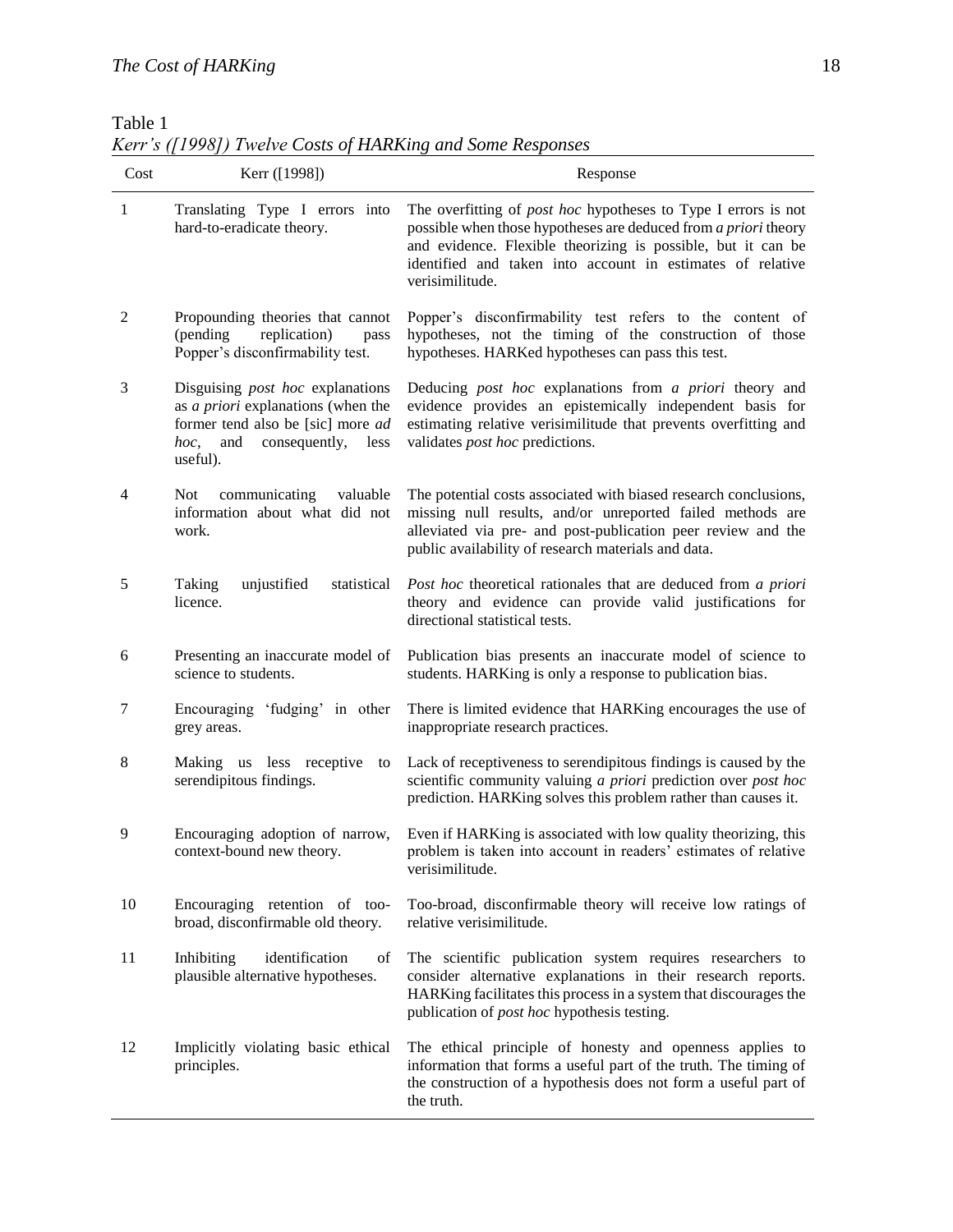hypothesis has been HARKed, they are still able to criticize (a) the theoretical quality of HARKed hypotheses (too-broad theorizing, too-narrow theorizing, no alternative explanations; Costs 9, 10, and 11), (b) the appropriateness of the methodology for testing those hypotheses (test severity; Rubin [2017b]; Mayo [2018]) and (c) the appropriateness of the statistical analyses (lack of correction for multiple testing, lack of justification for directional tests; Costs 1 and 5). Hence, Costs 1, 5, 9, 10, and 11 are misattributed to HARKing when they are actually criticisms of the quality of the hypothesizing and data analysis. Similarly, Costs 6 and 8 are misattributed to HARKing when they are actually due to publication bias (Cost 6) and the scientific community's preference for *a priori* prediction over *post hoc* prediction (Cost 8).

Cost 2 is misconceived: HARKed hypotheses can be disconfirmed, and they do not necessarily fail Popper's disconfirmability test. In addition, Costs 1 and 3 do not recognize that the act of disguising *ad hoc* accommodation as prediction by deducing hypotheses from *a priori* theory and evidence precludes the cost of overfitting.

The suppression of *a priori* hypotheses (Cost 4) may lead to biased research conclusions, missing null results, and/or unreported failed methods. However, biased conclusions can be addressed through pre- and post-publication peer review, and missing information can be addressed by making research materials and data publically available.

Cost 7 lacks empirical evidence: There is no clear support for Kerr's ([1998]) slippery slope argument that HARKing encourages fudging in other areas. Finally, HARKing cannot be considered to be unethical if it conceals information that is uninformative, and the timing of the hypothesizing may be considered to be scientifically uninformative (Cost 12).

Given the potentially limited costs of HARKing to the scientific process, it is premature to conclude that HARKing is an important contributor to low replication rates. However, it is also premature to conclude that HARKing has no costs to scientific progress. Future research in this area might profit from testing the potential costs of HARKing. For example, based on the current review, it may be useful to investigate whether HARKing leads to a failure to disclose multiple testing of HARKed hypotheses (Cost 1), the suppression of relevant *a priori* hypotheses (Cost 4), the encouragement of inappropriate research practices (Cost 7), the production of low quality hypotheses (Cost 9), and the inhibition of alternative hypotheses (Cost 11). These potential costs of HARKing need to be balanced against the potential costs of proposed solutions to HARKing, such as preregistration, in order to arrive at the most efficacious approach to scientific progress.

## **References**

- Aguinis, H. Cascio, W. F. and Ramani, R. S. [2017]: 'Science's Reproducibility and Replicability Crisis: International Business is Not Immune', *Journal of International Business Studies,*  **48,** pp. 653–63.<http://dx.doi.org/10.1057/s41267-017-0081-0>
- Armstrong, R. A. [2014]: 'When to Use the Bonferroni Correction', *Ophthalmic and Physiological Optics,* **34,** pp. 502–8.<http://dx.doi.org/10.1111/opo.12131>
- Bender, R. and Lange, S. [2001]: 'Adjusting for Multiple Testing—When and How?' *Journal of Clinical Epidemiology,* **54***,* pp. 343–9. [http://dx.doi.org/10.1016/S0895-4356\(00\)00314-0](http://dx.doi.org/10.1016/S0895-4356(00)00314-0)
- Berger, J. [2006]: 'The Case for Objective Bayesian Analysis', *Bayesian Analysis,* **1,** pp. 385–402. <http://dx.doi.org/10.1214/06-BA115>
- Cevolani, G. and Festa, R. [2018]: 'A Partial Consequence Account of Truthlikeness', *Synthese,* available at <http://dx.doi.org/10.1007/s11229-018-01947-3>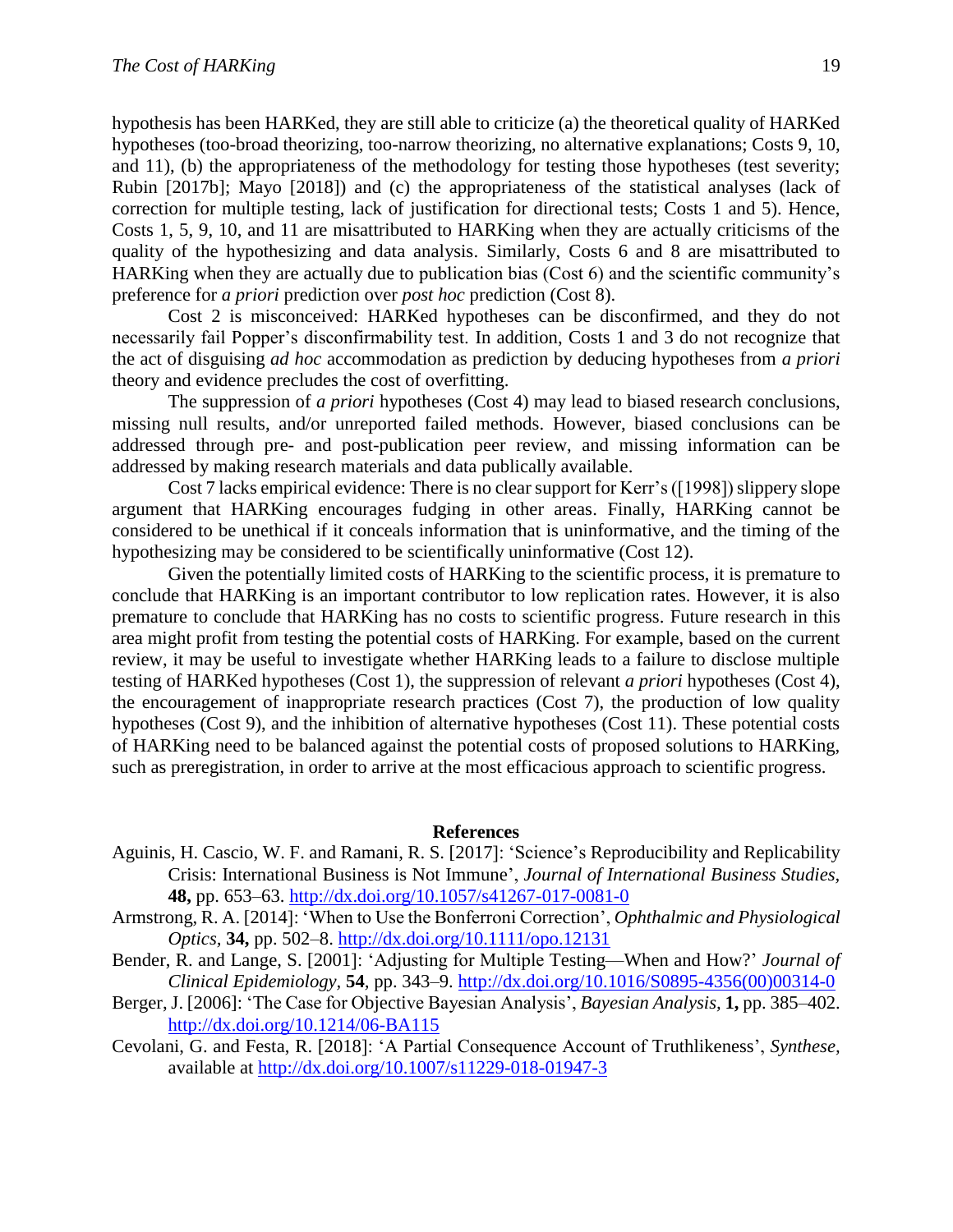- Cook, R. J. and Farewell, V. T. [1996]: 'Multiplicity Considerations in the Design and Analysis of Clinical Trials', *Journal of the Royal Statistical Society: Series A,* **159,** pp. 93–110. <http://dx.doi.org/10.2307/2983471>
- Cortina, J. M. and Dunlap, W. P. [1997]: 'On the Logic and Purpose of Significance Testing', *Psychological Methods,* **2,** pp. 161–72.<http://dx.doi.org/10.1037/1082-989X.2.2.161>
- Earp, B. D. and Trafimow, D. [2015]: 'Replication, Falsification, and the Crisis of Confidence in Social Psychology', *Frontiers in Psychology,* **6***,* pp. 1–11. <http://dx.doi.org/10.3389/fpsyg.2015.00621>
- Gelman, A. and Hennig, C. [2017]: 'Beyond Subjective and Objective in Statistics', *Journal of the Royal Statistical Society: Series A,* **180,** pp. 967–1033. <http://dx.doi.org/10.1111/rssa.12276>
- Hewes, D. E. [2003]: 'Methods as Tools: A Response to O'Keefe', *Human Communication Research*, **29,** pp. 448–54.<http://dx.doi.org/10.1111/j.1468-2958.2003.tb00847.x>
- Hitchcock, C. and Sober, E. [2004]: 'Prediction versus Accommodation and the Risk of Overfitting', *British Journal for the Philosophy of Science,* **55,** pp. 1–34. <http://dx.doi.org/10.1093/bjps/55.1.1>
- Hollenbeck, J. R. and Wright, P. M. [2017]: 'Harking, Sharking, and Tharking: Making the Case for Post Hoc Analysis of Scientific Data', *Journal of Management,* **43,** pp. 5–18. <http://dx.doi.org/10.1177/0149206316679487>
- Howson, C. [1984]: 'Bayesianism and Support by Novel Facts', *British Journal for the Philosophy of Science,* **35,** pp. 245–51. <https://www.jstor.org/stable/687475>
- Howson, C. [1985]: 'Some Recent Objections to the Bayesian Theory of Support', *British Journal for the Philosophy of Science,* **36,** pp. 305–9. <https://www.jstor.org/stable/687574>
- Howson, C. and Urbach, P. [1993]: '*Scientific Reasoning: The Bayesian Approach*'*,* Chicago, Il: Open Court.
- Hurlbert, S. H. and Lombardi, C. M. [2012]: 'Lopsided Reasoning on Lopsided Tests and Multiple Comparisons', *Australian and New Zealand Journal of Statistics,* **54,** pp. 23–42. <http://dx.doi.org/10.1111/j.1467-842X.2012.00652.x>
- Janke, S. Daumiller, M. and Rudert, S. C. [2019]: 'Dark Pathways to Achievement in Science: Researchers' Achievement Goals Predict Engagement in Questionable Research Practices', *Social Psychological and Personality Science,* **10,** pp. 783–91. <http://dx.doi.org/10.1177/1948550618790227>
- John, L. K. Loewenstein, G. and Prelec, D. [2012]: 'Measuring the Prevalence of Questionable Research Practices with Incentives for Truth Telling', *Psychological Science,* **23,** pp. 524– 32.<http://dx.doi.org/10.1177/0956797611430953>
- Kerr, N. L. [1998]: 'HARKing: Hypothesizing After the Results Are Known', *Personality and Social Psychology Review,* **2,** pp. 196–217. [http://dx.doi.org/10.1207/s15327957pspr0203\\_4](http://dx.doi.org/10.1207/s15327957pspr0203_4)
- Kim, K. Zakharkin, S. O. Loraine, A. and Allison, D. B. [2004]: 'Picking the Most Likely Candidates for Further Development: Novel Intersection-Union Tests for Addressing Multi-Component Hypotheses in Comparative Genomics', in *Proceedings of the American Statistical Association*, *Alexandria, VA: American Statistical Association* pp. 1396–402. <http://www.uab.edu/cngi/pdf/2004/JSM%202004%20-IUTs%20Kim%20et%20al.pdf>
- Ladyman, J. [2002]: *Understanding Philosophy of Science,* London: Routledge. <http://dx.doi.org/10.4324/9780203463680>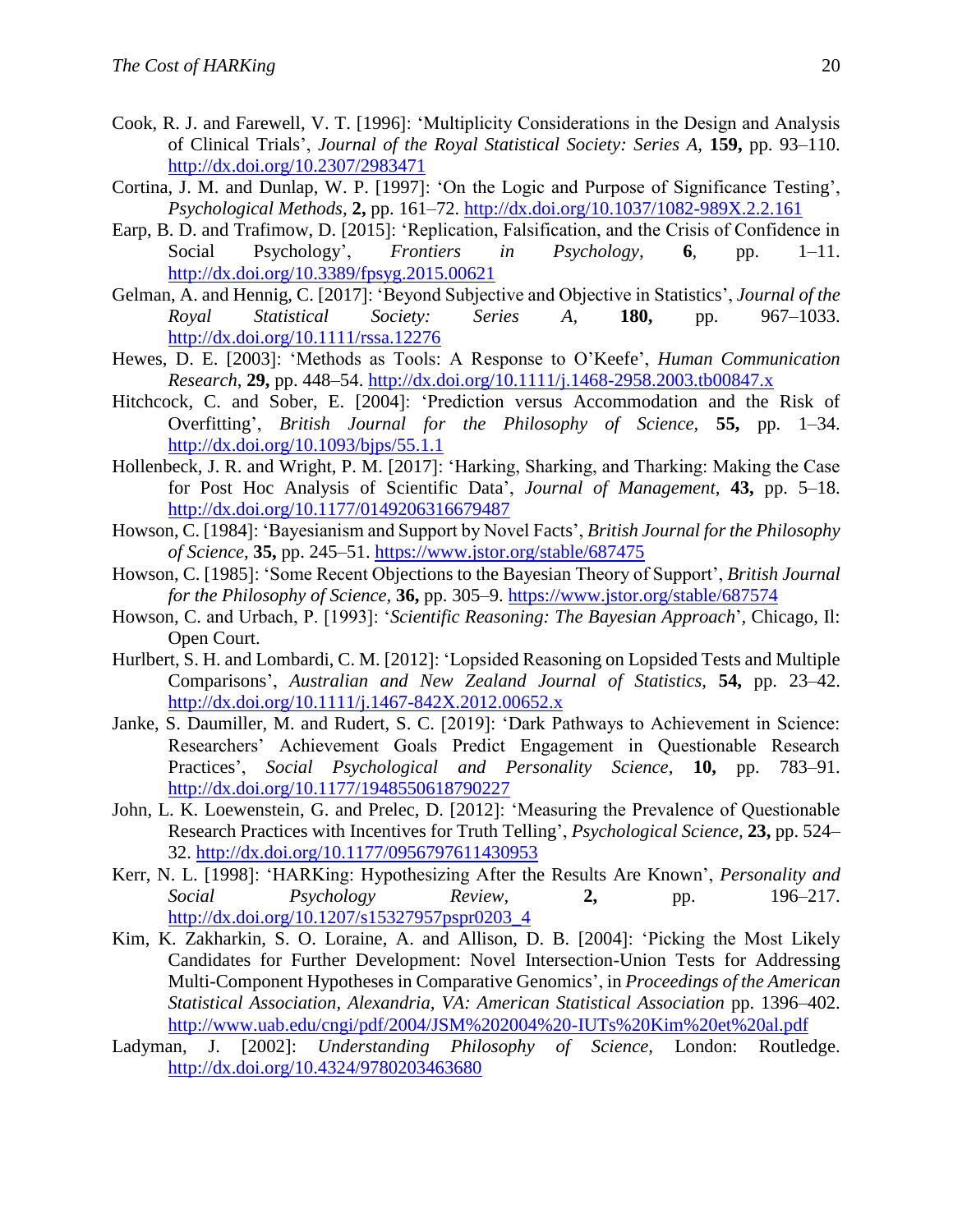- Leung, K. [2011]: 'Presenting Post Hoc Hypotheses as A Priori: Ethical and Theoretical Issues', *Management and Organization Review,* **7,** pp. 471–9. <http://dx.doi.org/10.1017/CBO9781139171434.009>
- Mackonis, A. [2013]: 'Inference to the Best Explanation, Coherence and Other Explanatory Virtues', *Synthese,* **190,** pp. 975–95.<http://dx.doi.org/10.1007/s11229-011-0054-y>
- Matsunaga, M. [2007]: 'Familywise Error in Multiple Comparisons: Disentangling a Knot through a Critique of O'Keefe's Arguments Against Alpha Adjustment', *Communication Methods and Measures,* **1,** pp. 243–65.<http://dx.doi.org/10.1080/19312450701641409>
- Mayo, D. G. [1996]: *Error and the Growth of Experimental Knowledge,* Chicago, Il: Chicago University Press.
- Mayo, D. G. [2008]: 'How to Discount Double-Counting When it Counts: Some Clarifications', *British Journal for the Philosophy of Science,* **59,** pp. 857–79. <https://doi.org/10.1093/bjps/axn034>
- Mayo, D. G. [2018]: *Statistical Inference as Severe Testing,* Cambridge: Cambridge University Press.
- Mazzola, J. J. and Deuling, J. K. [2013]: 'Forgetting What We Learned as Graduate Students: HARKing and Selective Outcome Reporting in I–O Journal Articles', *Industrial and Organizational Psychology: Perspectives on Science and Practice,* **6,** pp. 279–84. <http://dx.doi.org/10.1111/iops.12049>
- Meehl, P. E. [1990]: 'Appraising and Amending Theories: The Strategy of Lakatosian Defense and Two Principles That Warrant it', *Psychological Inquiry,* **1,** pp. 108–41. [http://dx.doi.org/10.1207/s15327965pli0102\\_1](http://dx.doi.org/10.1207/s15327965pli0102_1)
- Meehl, P. E. [2004]: 'Cliometric Metatheory III: Peircean Consensus, Verisimilitude and Asymptotic Method', *British Journal for the Philosophy of Science,* **55,** pp. 615–43. <http://dx.doi.org/10.1093/bjps/55.4.615>
- Morgan, J. F. [2007]. '*P* value fetishism and use of the Bonferroni adjustment', *Evidence-Based Mental Health*, **10**, pp. 34-35.<http://dx.doi.org/10.1136/ebmh.10.2.34>
- Musgrave, A. [1974]: 'Logical versus Historical Theories of Confirmation', *British Journal for the Philosophy of Science,* **25,** pp. 1–23.<http://dx.doi.org/10.1093/bjps/25.1.1>
- Oberauer, K. and Lewandowsky, S. [2019]: 'Addressing the Theory Crisis in Psychology', *Psychonomic Bulletin and Review*.<http://dx.doi.org/10.3758/s13423-019-01645-2>
- O'Keefe, D. J. [2003]: 'Colloquy: Should Familywise Alpha Be Adjusted?' *Human Communication Research,* **29,** pp. 431–47. [http://dx.doi.org/10.1111/j.1468-](http://dx.doi.org/10.1111/j.1468-2958.2003.tb00846.x) [2958.2003.tb00846.x](http://dx.doi.org/10.1111/j.1468-2958.2003.tb00846.x)
- Parascandola, M. [2010]: 'Epistemic Risk: Empirical Science and the Fear of Being Wrong', *Law, Probability and Risk,* **9,** pp. 201–14. [http://dx.doi.org/10. 1093/lpr/mgq005](http://dx.doi.org/10.%201093/lpr/mgq005)
- Perneger, T. V. [1998]: 'What's Wrong with Bonferroni Adjustments', *British Medical Journal,*  **316,** pp. 1236–8.<https://doi.org/10.1136/bmj.316.7139.1236>
- Pickett, J. T. and Roche, S. P. [2018]: 'Questionable, Objectionable or Criminal? Public Opinion on Data Fraud and Selective Reporting in Science', *Science and Engineering Ethics,* **24,** pp. 151–71. <http://dx.doi.org/10.1007/s11948-017-9886-2>
- Popper, K. [1985]: *Realism and the Aim of Science: From the Postscript to the Logic of Scientific Discovery,* London: Routledge.
- Rothman, K. J. [1990]: 'No Adjustments Are Needed for Multiple Comparisons', *Epidemiology,*  **1,** pp. 43–6. <https://www.jstor.org/stable/20065622>